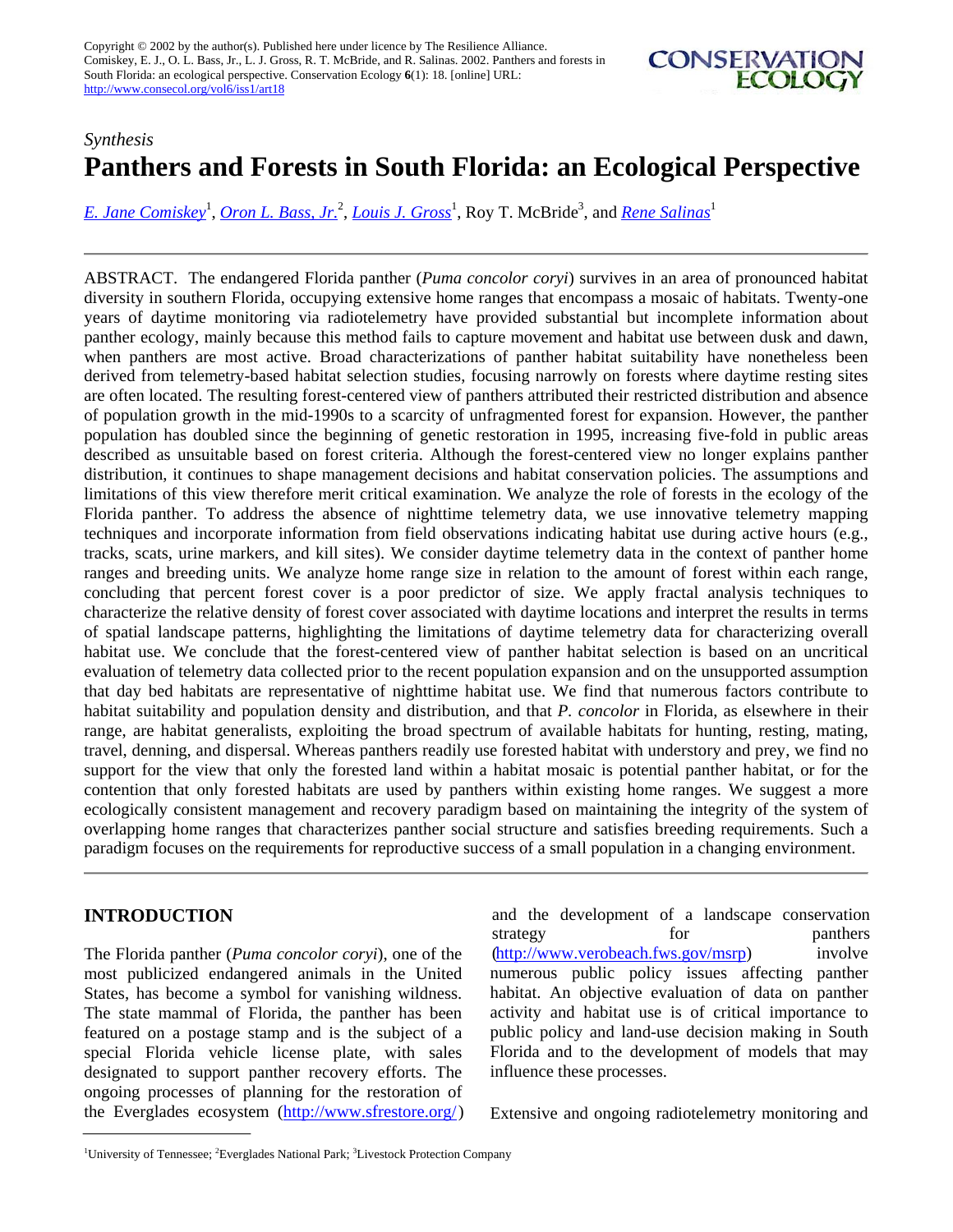field studies of panthers have been conducted in Florida continuously since 1981, providing a wealth of information about panther biology, behavior, and demographics. The Across Trophic Level System Simulation (ATLSS) modeling group [\(http://atlss.org\)](http://atlss.org/), working closely with field biologists, is currently evaluating panther radiotelemetry data. These data are being used to define behavior rules for use in the ATLSS Deer/Panther model, an individual-based spatially explicit model for panthers and white-tailed deer in the Everglades and Big Cypress landscapes (Comiskey et al. 1994, DeAngelis et al. 1998). The predictive capabilities of individual-based models are closely tied to the realism of the decision rules that determine how simulated animals move across the landscape, interact with one another, and respond to their environment. The definition of these rules in turn depends upon the availability and interpretation of empirical observations of behaviors and movement patterns.

Panther home range and habitat use are key behaviors to be considered in formulating appropriate model rules and in planning panther recovery efforts. Monitoring flights are made during the day, when panthers are typically at rest (Land 1994). Although panthers may move about to some extent, especially on cool and cloudy days, daytime locations are not representative of 24-hr activity patterns. Although these data do not reflect panther habitat use during their active hours, they are valuable in establishing the bounds of home-range activity areas, characterizing the dispersal of subadults from natal ranges, and alerting researchers to situations that require management intervention. However, these data have serious limitations for defining panther habitat use, which requires additional knowledge of movements during the hours between dusk and dawn when panthers are most active (Land 1994). Field observations made during thousands of hours of panther tracking operations (McBride 1994) can be used to fill critical data gaps in describing panther habitat use.

Several key quantitative analyses of panther habitat use have been based on the identification of vegetation types associated with daytime telemetry locations. Interpretations of these analyses have focused primarily on forests, in part because panther resting sites are often located in forest understory. Maehr and Cox (1995) used this type of analysis to define the land cover types that panthers in South Florida prefer and avoid. Using fractal analysis techniques, Kerkhoff et al. (2000) found that telemetry locations were consistently associated with locally more extensive forest areas, which led them to conclude that forest cover was a reasonable surrogate for useful panther habitat. Both studies found that the size of panther home ranges was inversely related to the extent of available forest cover, with the added implication that panthers make an effort to incorporate forest resources into their ranges.

The effectiveness of panther habitat protection efforts hinges on how panther habitat is defined, and perceptions of habitat requirements shape other aspects of panther recovery policy as well. Because of the narrow characterization of panther habitat use it presents, the forest-centered view of panthers has important implications for panther recovery. For example, analyses in Maehr and Cox (1995) provide the foundation for the panther-habitat evaluation methodologies proposed for land-use decision making (Maehr and Meegan 2001). Kerkhoff et al. (2000) suggest that a protocol similar to theirs could aid in the estimation of available panther habitat, which they determine to have a lower threshold of 25% forest cover. The adoption of this view by land-use decision makers could result in the failure to purchase or protect habitats that lack extensive tracts of forest. The assumption made in habitat selection studies based on daytime telemetry, i.e., that resting site locations describe 24-hr habitat use (Maehr 1997*a*), provides justification for protecting only forest stands, and the surrounding habitat matrix is developed or removed from mitigation formulas. The degree to which forests in South Florida have already been fragmented has also been cited as a reason not to protect land for resident panthers there.

The management of panthers on public land is also guided by the perception of what constitutes suitable habitat. Five healthy female panthers in Everglades National Park (ENP) recently missed two breeding seasons after the death of the lone resident male. Panther management agencies refused requests from the National Park Service (NPS) to translocate a surplus male to the area, in part because of expert opinion (Maehr 1997*a*, 1997*b*) that ENP is a population sink for panthers because of fragmented forest cover. The impact of perceptions of panther habitat requirements on recovery policy compels a close examination of both the data record and published analyses.

We describe the emergence of the forest-centered view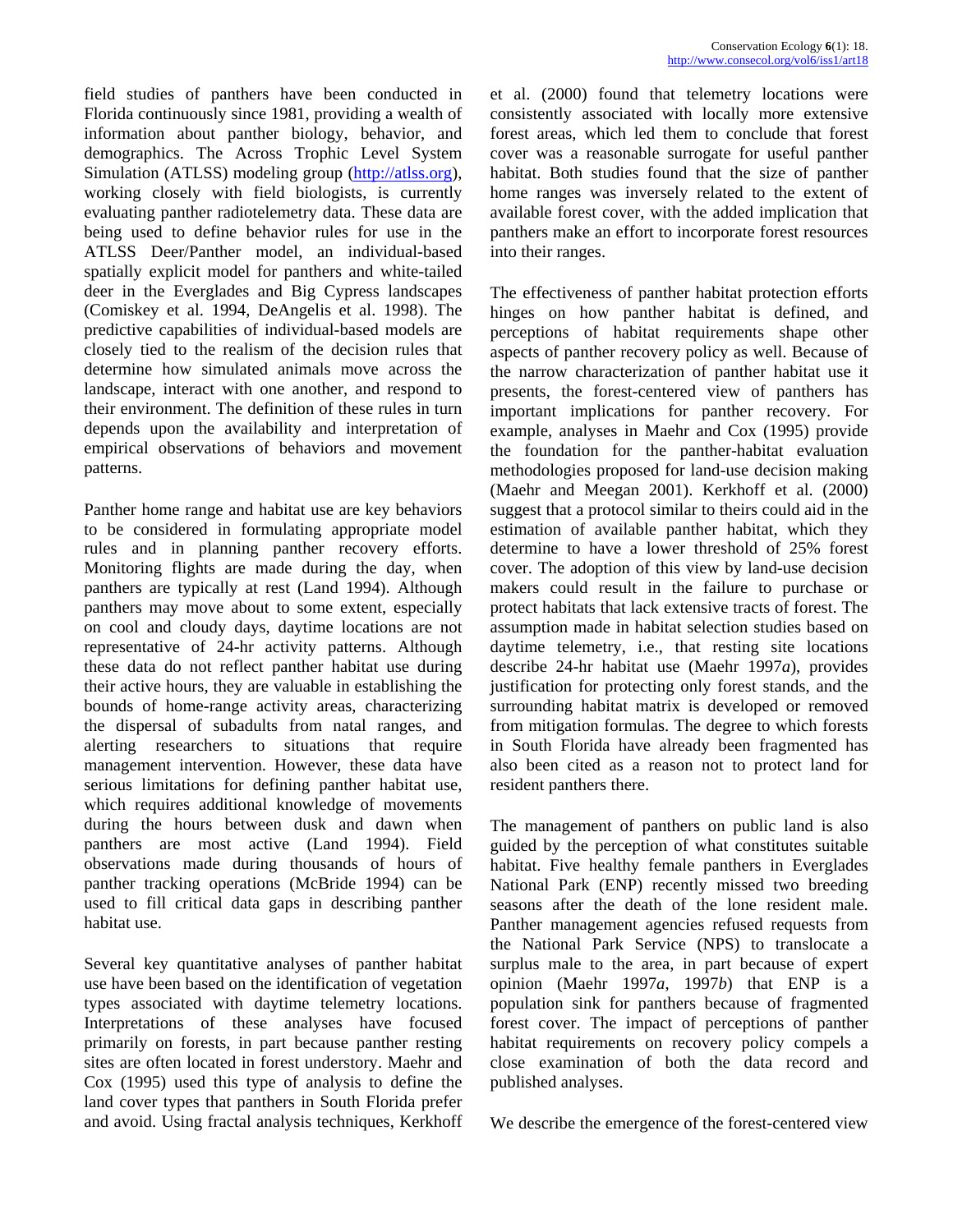of panthers as an explanation for both the geographical **METHODS**  distribution of home ranges and habitat use within home ranges in the mid-1990s, when the population was static and restricted to only a portion of its current occupied range. However, studies that evaluate preexpansion telemetry data continue to be cited as representative of overall panther habitat requirements in South Florida (Maehr and Meegan 2001). The conclusions of these studies provide quantitative support for a view of panthers that is inconsistent with both current field observations in Florida (McBride 2000, 2001) and characterizations of *P. concolor* habitat associations in other parts of their range (Guggisberg 1975, McBride 1976, Dixon 1982, Tinsley 1987). The key but unstated assumptions in these studies were that (1) daytime resting sites are representative of around-the-clock habitat use, (2) the subareas and time periods chosen for analysis are representative of the full set of monitoring data, and (3) habitat effects, rather than reduced fitness caused by inbreeding, were the primary determinants of the shrinking preintrogression panther distribution observed during the period of panther monitoring. We evaluate the soundness of these assumptions.

We present analyses of panther radiotelemetry observations that are based on the full spatial and temporal set of available monitoring data (1981– 2000). This data set includes locations from south of I-75 in Big Cypress National Preserve (BCNP) and ENP following the successful introduction of eight Texas panthers. We use these telemetry data to delineate the overlapping network of panther home ranges, which provides the context for evaluation of panther habitat use and relationship to forest cover. Recognizing the limitations associated with data that do not record the habitats used by panthers during the hours when they are active, we use field observations to characterize panther activity during the nighttime hours when most panther activity occurs. We describe the usefulness of telemetry data in delineating home range boundaries and stress the importance of interpreting telemetry data in the context of total home-range use and of the overall breeding range of panthers in South Florida. Based on our results, we examine the assumptions and limitations of the forest-oriented view and evaluate its ability to explain recent changes in panther population size and distribution. We stress the importance of basing recovery strategies on the ecological and biological needs of panthers, and of evaluating these needs in the context of total home-range use within the overall breeding range of panthers in South Florida.

#### **Study area**

Our study area covered  $25,000 \text{ km}^2$  in South Florida, of which approximately  $8000 \text{ km}^2$  constitutes the current occupied range of the Florida panther (Fig. 1). This area includes a wide range of natural habitats and human environs found on the Florida peninsula from the vicinity of Lake Okeechobee southward.

**Fig. 1.** Study area in South Florida encompassing the occupied range of Florida panthers. Vector overlays delineate public areas of South Florida (blue) and approximate boundaries of the panther range (dashed black). Forest pixels are shown in green, agriculture in yellow, pasture/rangeland in orange, urban in gray, all other types in white.  $BCNP = Big Cypress$  National Preserve,  $ENP =$ Everglades National Park, FSSP = Fakahatchee Strand State Preserve, FPNWR = Florida Panther National Wildlife Refuge, MIR = Miccosukee Indian Reservation,  $SIR = Big$ Cypress Seminole Indian Reservation, WCA = Water Conservation Area, and EAA = Everglades Agricultural Area.



### **Land classification**

To depict land cover, we used the Florida Gap Analysis Vegetation Map (FGAP) version 6.6 (Pearlstine 2000), which is based on classification of 1993–1994 Landsat TM imagery, with a 30-m pixel resolution. We determined forest cover by grouping all forest classes together and considering all other natural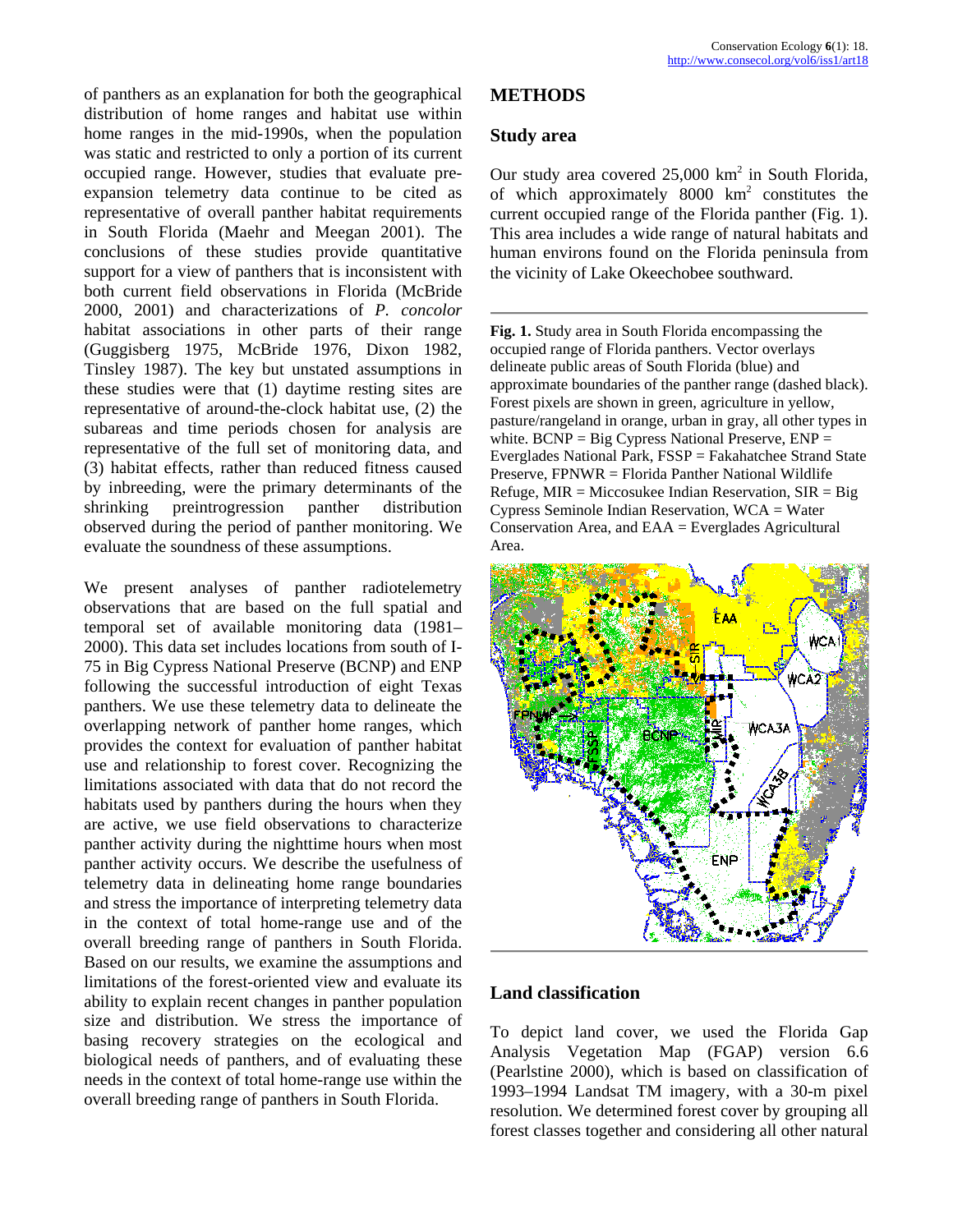and developed classes as nonforest. Although this procedure aggregates forested habitats of varying quality and usefulness for panthers, it is used to provide consistency with the methodology of Kerkhoff et al. (2000) to which the results of this study are compared. FGAP version 6.6 forest types occurring in the study area include 2-Tropical Hardwood Hammock Formation, 3-Semi-deciduous Tropical/Subtropical Swamp Forest, 4-Xeric-Mesic Live Oak, 6-Bay/Gum/Cypress, 8-Cajeput Forest, 13- South Florida Slash Pine Forest, 16-Mesic-Hydric Pine Forest, 17-Swamp Forest Swamp Forest, 18-Cypress Forest Cress Forest, 20-Buttonwood Woodland, and 25-South Florida Slash Pine Woodland. Nonforested cover includes a wide range of developed and natural habitats.

# **Telemetry data**

Biologists from the Florida Fish and Wildlife Conservation Commission (FWC) and the National Park Service (NPS) have been collecting data on panther telemetry locations over the monitoring period from 1981 to the present. As of December 2001, 114 panthers had been monitored, including eight females of the closely related Texas subspecies *Puma concolor stanleyana,* which were introduced into South Florida in 1995 to enhance the genetic variability of the inbred Florida panthers (Seal 1994, Land and Lacy 2000). Forty-two panthers, 54% of the known current population (78 panthers), are now radio-collared (McBride 2001).

Telemetry data are collected during daytime flights of fixed-wing aircraft. Except for daily monitoring of panthers in ENP for the period 1986–1991 (Bass 1994), flights are normally conducted three days per week. The radio collar of each monitored panther emits a unique frequency that allows its signal to be distinguished from those of other collared panthers. Each spatial observation is stored as Universal Transverse Mercator grid coordinates at 100-m precision. The date and time are recorded so that patterns of sequential panther movements can be assessed.

It is widely recognized that panthers exhibit distinct daily patterns in activity and habitat use. During nondaylight hours, they roam widely across the mosaic of habitats within their home ranges, with peaks of activity around dusk and dawn (Maehr et al. 1990, Beier et al. 1995). Panthers are typically at rest in dense cover during the day, when monitoring flights

are made (Land 1994). The telemetry data, therefore, are not representative of 24-hr activity patterns.

We used these telemetry data in both home range and fractal analyses. The available data included 49,889 observations collected for 102 panthers at 26,182 unique locations through mid-2000. For fractal analysis, only the subset of unique locations was used. A subset of these data covering the period 1981–1993 and including 18,118 locations for 52 panthers was used for comparison to analyses reported by Kerkhoff et al. (2000).

# **Data sufficiency**

Panther telemetry data have been collected by three different groups from two agencies (the FWC and the NPS). The accuracy of these data is affected by a number of variables, including the equipment used, collection and reporting protocols, and the experience and expertise of operators. Mean error between recorded and actual locations has been estimated to be 204 and 247 m for the FWC and the NPS, respectively, with 95% of locations occurring within 489 and 485 m, respectively (Janis 1999, Dees et al. 2001).

We used telemetry locations to define home range boundaries for calculation of home range size and as input to fractal analysis. Because spatial inaccuracies in telemetry locations are small compared to the size of home ranges (means of about 251 and 153 square miles for males and females, respectively), inaccuracies in telemetry measurement should have only a limited effect on estimates of home range size. The threshold of 1.5 yr of residence in a home range for inclusion of an adult panther in the data set assured an adequate number of locations (a minimum of about 230 locations) for defensible estimation of home range size. To the degree that panther activity extends beyond the outer bounds of telemetry observations, home range size will be underestimated. Included figures that show the intensity of use based on daily movement buffers around telemetry points depict possible activity beyond the bounds of telemetry observations.

In fractal analysis, the accuracy of telemetry observations is more important, because analyses are conducted at the pixel level, i.e., the presence of telemetry locations in windows of varying sizes centered on individual forest pixels determines the value of fractal dimensions. The estimated accuracy of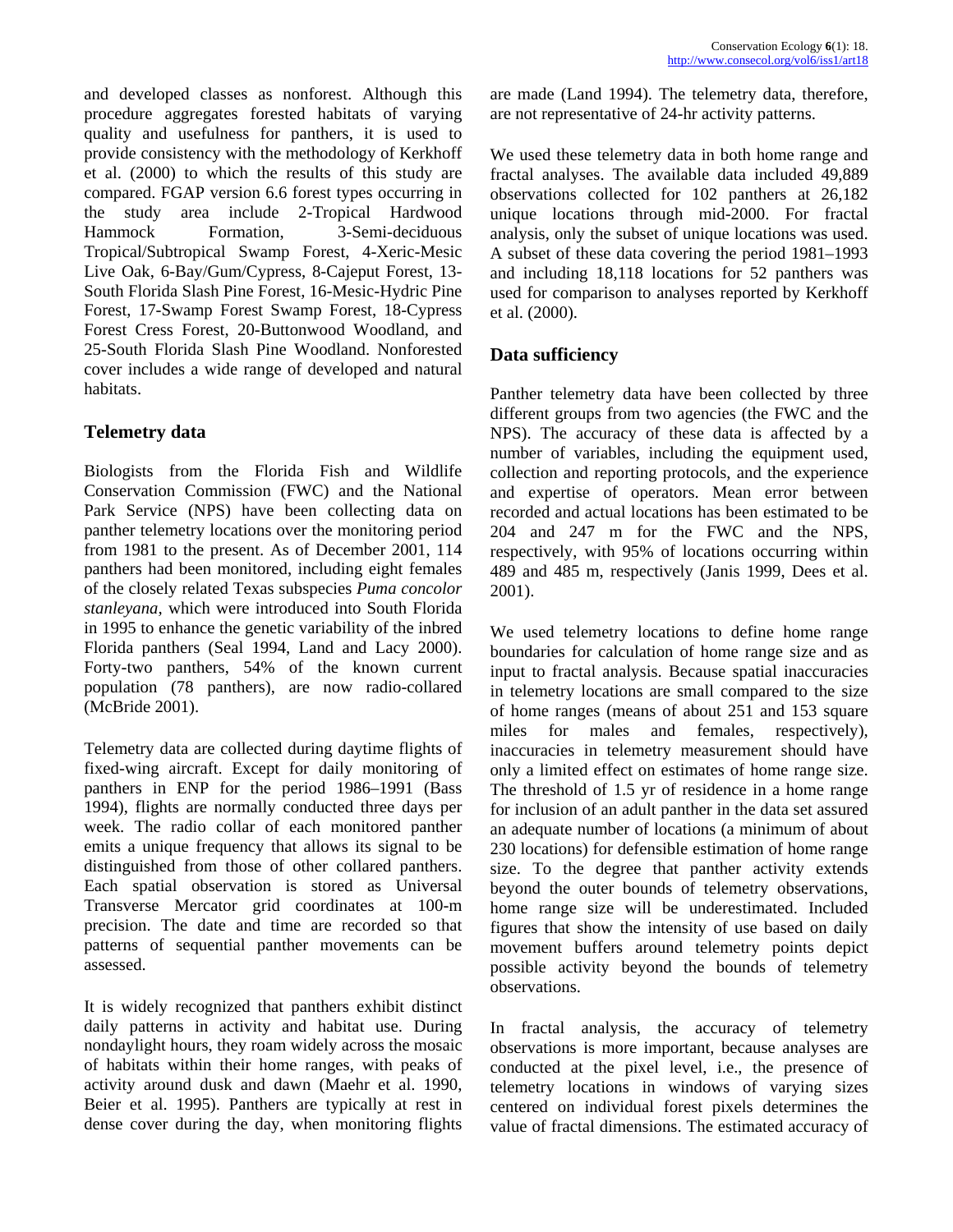the average telemetry location is about the width of the **Home range analysis**  smallest window size (210 m). Therefore, the inaccuracy of telemetry locations could affect the values of fractal dimensions at the smallest window sizes. Because computed fractal dimensions represent averages over plots, some inaccuracy in telemetry measurement can be accommodated. However, if plots have low percent forest cover and also have relatively few telemetry locations (14 plots had fewer than 90 locations), telemetry inaccuracy could produce relatively large variability in fractal dimension estimates. Therefore, in addition to the full data set, we analyzed the relationship of fractal dimension differences to percent forest cover and number of locations for the 25 plots with more than 90 telemetry locations.

For both home range and fractal analysis, we used the 30-m2 FGAP version 6.6 land classification, based on Landsat imagery, to differentiate forested and nonforested areas. For the purposes of this study, these data should reflect with reasonable accuracy the distribution of forest cover at the time the images were made (i.e., 1993–1994).

Forest cover was estimated over the entire home range; therefore, estimates of percent forest cover used in home range analysis should suffer little from smallscale error in panther locations. Inaccuracies in mapping of FGAP land covers are of more concern when telemetry locations are georeferenced by pixel with an FGAP-derived forest cover map. As discussed, spatial averaging compensated for some of this error in fractal analysis. Potentially greater effects occur when specific FGAP cover types are associated with specific telemetry location pixels. Were such an evaluation valid, given levels of accuracy and the precision of telemetry and vegetation representations, it would provide a characterization of the types of habitats panthers select for day beds rather than describing overall habitat use.

Although the accuracy and precision of panther telemetry observations may affect analysis results, minimizing these sources of error will not reduce the primary source of bias in habitat selection studies based on panther telemetry: the failure of telemetry monitoring to document habitat use during nondaylight hours when panthers and prey are most active. Maehr and Cox (1995) and Kerkhoff et al. (2000) are not alone in failing to acknowledge this source of error (Rettie and McLoughlin 1999).

We computed home range sizes for each adult panther with greater than 1.5 yr of telemetry-documented residence in an established range. Fifty monitored panthers, 19 males and 31 females, met these criteria. Of the 52 monitored panthers excluded, some were juveniles moving within the natal range, some were transient subadult males with no established area of habitual use, and the rest were resident panthers with less than 1.5 yr of tenure in their home ranges. For panthers collared as adults with established ranges, we included all radiolocations; for panthers collared as juveniles, we examined movements within the natal range using the ATLSS PanTrack movement animation display, noted dispersal events and transient subadult movements, and included in our analysis only those locations collected after the starting date of residency within what would eventually constitute the home range.

The atypical ENP male #16, "Chekika," was excluded from home range analyses because it was impossible to compute a home range size for him that was functionally comparable to those of other panthers. His disjunct range, which included activity areas west of Shark River Slough during years when no mates were available in his original range east of the Slough, was about three times larger than the next largest male range and included a wide transit-way across the Slough.

The minimum convex polygon (MCP) method (Mohr 1947, Seidensticker et al. 1973, White and Garrott 1990) was used to define home range boundaries. Once defined, the polygon for each home range was used to extract a corresponding polygon from a georeferenced FGAP habitat map. Percent forest cover in the polygon was then computed using the aggregation of FGAP forest types. The strength of the relationship between percent forest cover and home range size for all 50 panthers combined, as well as males and females separately, was then evaluated using correlation analysis.

Several other methods were used to depict activity within home ranges. The MCP method was applied to the telemetry locations to define a yearly activity range for each monitored panther. The degree of overlap of yearly ranges was computed by overlaying all activity polygons for a given year or period of years on a common grid and summing instances of overlap (i.e., shared use, expressed as panther-years of occupancy)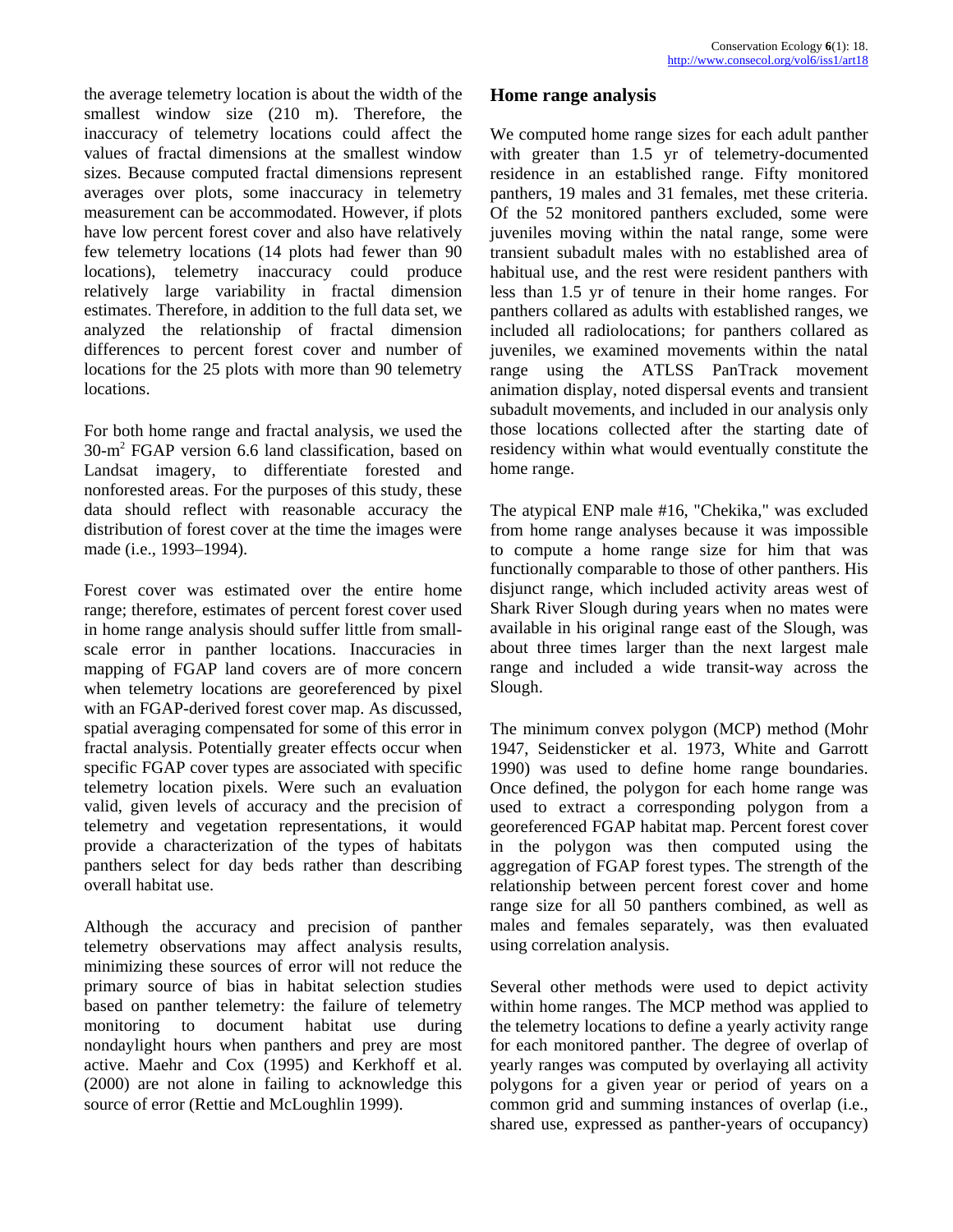for each pixel. Home range use was also depicted as movement buffer areas around individual telemetry observations. The buffer chosen was a circle with a radius equal to the mean movement distance between sequential telemetry locations (6.6 km and 3.2 km for males and females, respectively), as suggested in Rettie and McLoughlin (1999). Because multiple use of a location is germane to this evaluation, all telemetry observations were used  $(N = 49,889)$ . As with the activity polygon overlays, overlays of many buffer areas indicate the intensity of habitat use. The color-coding of levels of use intensity on graphics was generally scaled to display zones of low intensity in blue, shading to zones of high intensity in magenta. These depictions of possible habitat use around telemetry points inferred activity patterns during the unsampled (including nondaylight) periods between monitoring flights.

# **Fractal analysis and conditional mapping**

Fractal analysis and conditional mapping were conducted on the entire 1981–2000 data set of telemetry locations to test hypotheses regarding relationships between local extent of forest cover and panther resting locations and, if such relationships were found to exist, to explain them in terms of panther behaviors. Analysis of a 1981–1993 subset was directed toward comparison to and evaluation of results reported by Kerkhoff et al. (2000) for a spatial subset of these data.

To implement the fractal analyses, we overlaid a uniform 8 x 8 grid of plots (numbered 0 to 63 in column order from the upper left to lower right map corners) on the study area (Fig. 2). Each of the 64 plots contained  $700 \times 700$  30-m<sup>2</sup> pixels. Some plots (e.g., in the Gulf of Mexico) included no land cover classes. We chose this uniform plot layout to minimize the sampling bias (i.e., a systematic pattern of over- and undersampled pixels) associated with the two-tiered approach of Kerkhoff et al. (2000). In addition to restricting sampling bias to the outer map edges, the uniform plot facilitated straightforward evaluation of spatial trends, which are important in the heterogeneous environment of South Florida. However, to better understand the results of Kerkhoff et al. (2000), we also repeated their analysis of the 1981–1993 data set using the two-tiered sampling configuration. **A** series of eight square windows ranging in width (*L*)



Fractal analysis was conducted at the pixel level. Telemetry locations were assigned to  $30<sup>2</sup>$ -m pixels to allow spatial analysis with FGAP-derived forest cover. Thirty-nine grid plots contained at least one location. Of the 25 "empty" plots, 10 (Plots 4–7, 13–15, 22–23, and 31) were located in the Gulf of Mexico and along the coastal mangrove forests, habitats that panthers do not frequent. Plots 32, 33, 40, 41, 48, and 49 covered the southern tip of Lake Okeechobee and the Everglades Agricultural Area (EAA) to the south, where panthers are excluded by open water and agricultural activity. The plots covering the Water Conservation Areas (WCAs), i.e., 42–44, 48–53, and 57–58, had few or no panther locations. The plots with more than 1000 locations were found in a contiguous zone (Plots 11, 18–20, 26–28, 34, and 36), centered in BCNP and in Plots 46 and 47 in ENP. Of the 39 plots with at least one panther location, three (Plots 21, 30, and 33) had five or fewer locations, another five (Plots 0, 2, 8, 24, and 50) had fewer than 25 locations, and six others (Plots 1, 16, 42–44) had fewer than 90 locations. Twenty-five plots had more than 90 locations.

from 210 to 9210 m (i.e., 7 pixels to 307 pixels) and centered on each FGAP-derived forest pixel in each plot was used to compute the number of pixels with forest cover within each window for each centered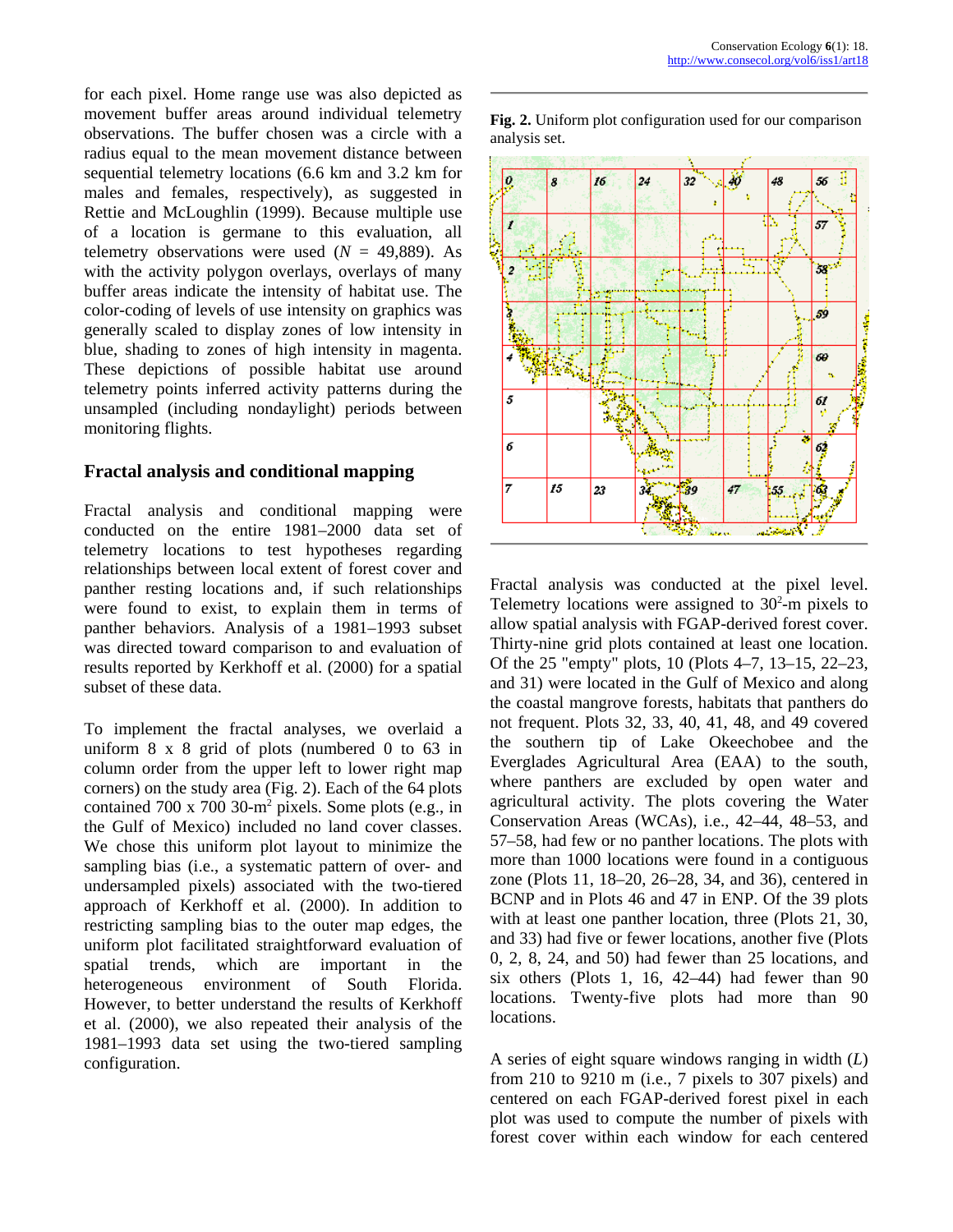forest pixel. To ensure that windows of all the required sizes lay within the map boundary, the entire 8 x 8 grid was inset 200 pixels from the outer edge of the 6000 x 6000 pixel study area. For each plot and window size, the window sums for pixels with forest cover were then averaged, yielding a "forest " measure *F(L).* Conditional mapping was then used to derive a similar measure *H(L)* for forest pixels associated with panther locations by excluding from plotwise averages data for those pixels that did not have a panther observation within the particular window boundary.

Doubly logarithmic regression analyses were performed on values of *F(L)* and *H(L)* vs. window size for each plot. The slopes of these regressions provided estimates of the mass fractal dimension of forest areas (*D*) and forested areas near panther observations (*E*), respectively. Values of *F(L)* and *H(L)* were expected to converge for large window sizes, which would likely contain at least one panther observation. Values of *H(L)* substantially greater than those of *F(L)* for smaller window sizes denoted a relatively greater amount of forest associated with panther locations compared to the forested area as a whole, yielding a smaller slope (i.e.,  $D > E$ ).

To determine if the differences in *D* and *E* were significant over the domain of plots, paired t-tests were conducted on  $D - E$ . We tested the hypothesis that the mean difference was significantly greater than zero. Results were interpreted at the  $\alpha = 0.05$  level. We took a mean difference significantly greater than zero as an indication that panther daytime locations were associated with areas that were typically more forested than the general landscape. We also used the 8 x 8 grid plot design to calculate percent forest cover and number of panther locations. We related percent difference in  $D$  and  $E$  ( $PD$ , expressed as  $[(D E(D)*100$ ]), to these variables at the plot level through correlation and regression analyses.

In addition to the full 39-plot data set, a 25-plot subset of fractal analysis results (plots with fewer than 90 locations excluded) was analyzed. For each of these two data sets, analyses were also conducted with the (one or two) negative values of *PD* removed. For these "positive value" data sets, regressions of logtransformed values of *PD* vs. percent forest cover and number of locations were also evaluated.

Kerkhoff et al. (2000) applied similar fractal analysis techniques to a spatial subset of the 1981–1993 telemetry data set. The hypothesis they tested extended

beyond daytime site selection to panther habitat selection for all life cycle requirements. They concluded that panthers preferred locally dense (unfragmented) forested areas, that a threshold of 25% forest cover defined the lower limit of panther habitat suitability, and that forest could therefore be considered a surrogate for useful panther habitat. Their paper provides little discussion of results in terms of observed home-range attributes and activity patterns of monitored panthers in South Florida. To better understand the implications of their results, we analyzed the 1981–1993 data set using both our uniform plot configuration and a two-tiered overlapping plot configuration (using a 6 x 6 overlapping grid) similar to that used in Kerkhoff et al. (2000). We compared our results using the overlapping plot configuration to those provided in Kerkhoff et al. (2000) to evaluate the consistency of the two analyses through correlation of results.

# **Analytical tools**

Landscape and telemetry analysis applications were written using PV-WAVE (Visual Data Analysis Software by Visual Numerics). Home-range analysis applications were written as extensions to the ATLSS PanTrack Telemetry Visualization Tool, also using PV-WAVE ([http://www.tiem.utk.edu/~ecomiske/](http://www.tiem.utk.edu/~ecomiske/HTML/Everglades/Software/index.html)  [HTML/Everglades/Software/index.html](http://www.tiem.utk.edu/~ecomiske/HTML/Everglades/Software/index.html)). PanTrack was also used to display selected radiolocations and home range polygons over landscape maps as well as to compute statistics from telemetry data, including home range sizes, distance moved between sequential observations, dispersal distances, and other metrics as needed. Statistical analysis using home-range and fractal analysis results were run under SAS Version 8.3. Computations for fractal analyses were performed on the Scalable Intracampus Research Grid at the University of Tennessee (<http://www.cs.utk.edu/sinrg/>) using a computing cluster of 16 nodes running Solaris 7.

# **RESULTS**

# **Home range size**

We evaluated the relationship between home range size and percent forest cover for 50 adult panthers with established home ranges where they had been residing for more than 1.5 yr. We expected that, if panthers are highly dependent on extensive tracts of forest cover, home range size would show a strong inverse relationship to percent forest cover, as proposed by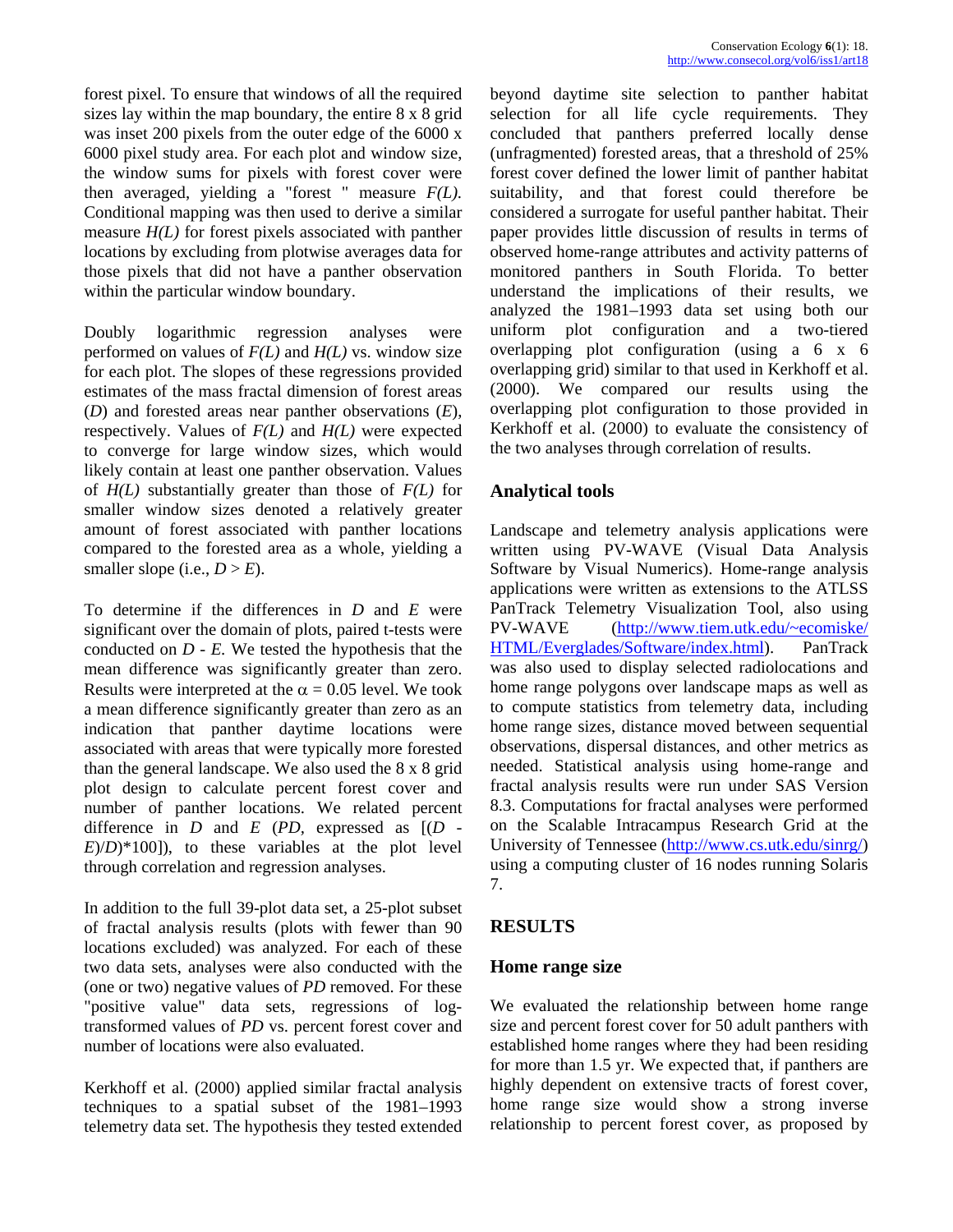Kerkhoff et al. (2000). Furthermore, if there is a threshold of forest cover below which a landscape is unsuitable as panther habitat, we would find no panthers with home ranges below this threshold. The presence or absence of such relationships has profound implications for conservation and management strategies, from the estimation of carrying capacity to the establishment of priorities for habitat protection.

The results of our analysis for 19 male and 31 female panther home ranges (Fig. 3 and Appendix 1) indicated that no significant relationship existed between home range size and percent forest cover.

**Fig. 3.** Panther home-range size plotted against percent forest cover within home range.



Consistent with expected trends, the mean home range size for females (39,630 ha) was significantly smaller than the mean for males (65,026 ha) based on a t-test  $(\alpha = 0.05)$ . Only 4 of 31 females had home ranges larger than 60,000 ha, whereas more than half the 19 male home ranges were greater than 60,000 ha. However, the largest male home ranges (115,862 and 115,648 ha) were smaller than the largest female home range (#38: 134,922 ha). Panther #38 was a barren female with an atypically extensive home range that included forays into Water Conservation Area (WCA) 3A. She was removed from Big Cypress National Preserve (BCNP) for medical evaluation of reproductive problems and returned to the wild when no specific cause could be found. The next largest female home range was 83,795 ha, about 62% of that for panther #38. The smallest female home range  $(11,169$  ha) was just over half  $(51.2%)$  the size of the

smallest male range (21,799 ha). As was the case for size, female panther home ranges showed a larger range in forest cover (8.3–80.9% vs. 30.5–69.1% for males, (Fig. 3 and Appendix 1). This is attributable to female presence in Everglades National Park (ENP), where forest cover is low, as well as in areas to the northwest, such as Fakahatchee Strand State Preserve (FSSP), where forest cover is relatively high. Despite the different ranges, the means were almost identical (51.6% for males and 50.2% for females). The absence of male home ranges characterized by low percent forest cover is due to the exclusion from the analysis of both males from ENP. Chekika (#16), resident in ENP from 1987 to 2000, had an early range in ENP of about 65,000 ha, but his area of activity expanded to more than 300,000 ha as he crossed Shark River Slough and explored much of BCNP during the years when no females were present. In the 5 yr after Texas female panthers were introduced into ENP in 1995, his range returned to a more typical size of 40,000–50,000 ha. The newly resident male in ENP was also excluded because he had not yet dispersed from his natal range at the time of analysis.

The ENP panther population is separated from BCNP by Shark River Slough and is bounded by urban areas to the east, WCAs to the north, and coastal mangrove forests to the south. Although the size of this area may not support more than one or two males, ENP nonetheless provides viable habitat for a substantial portion of the South Florida panther population. The ENP population may become more stable if connectivity is established with BCNP as panthers colonize areas immediately to the west of Shark River Slough (McBride 2001).

The Pearson product moment correlation coefficients measuring the relationship of home range size and forest cover (-.04 and -0.12 for males and females, respectively), are not significant at  $\alpha = 0.05$ . Percent forest cover explains less than 1% of the variability in home range size for males and a little more than 2% for females. Small home ranges are associated with high percent forest cover for only a few female panthers. Several of these (lower right of Fig. 3) belong to females living near large captive game pens at the Big Cypress Seminole Indian Reservation (BCSIR), where diets are often supplemented with exotic deer and hogs (Land et al. 1999). Other small female ranges are found in FSSP, which is bounded to the east by State Road 29 and to the west by Southern Golden Gates Estates, which has low prey density and intensive human disturbance. These and other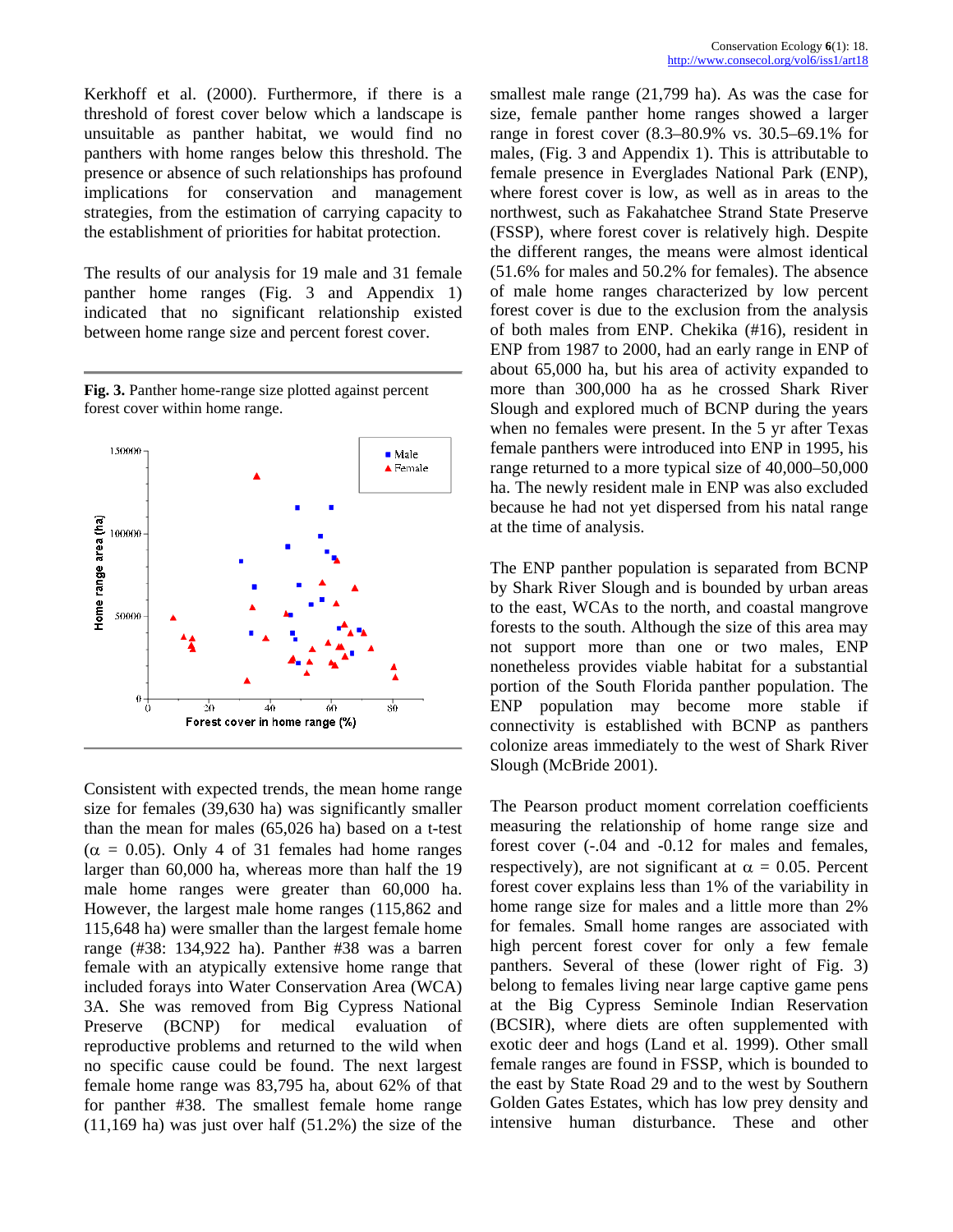covariates (e.g., range enlargement associated with a search for potential mates) contribute to the variability associated with home range size.

Our results do not support the hypothesis of Kerkhoff et al. (2000) that home ranges in habitats where forest is fragmented (with low percent forest cover) are enlarged as panthers seek to maximize forest resources. Panthers maintaining relatively small home ranges in areas of low forest cover (lower left of Fig. 3) include five females in ENP (McBride 2000, 2001; R. T. McBride, *personal observation*). Although geographic isolation has led to gender imbalances and other problems characteristic of a small subpopulation, panthers in ENP have a predominantly ungulate diet similar to that of panthers in other areas of South Florida (Dalrymple and Bass 1996) and suffer no apparent ill effects from low levels of forest cover.

Our results also do not support the finding of Kerkhoff et al. (2000) that areas with forest cover of less than 25% are unsuitable as panther habitat. Panthers are currently thriving in ENP in home ranges characterized by less than 10% forest cover. Any minimum percent forest cover for viable panther habitat would likely be specific to local conditions (e.g., types of cover, prey density). The absence of panthers from many plots with low forest cover can be explained by factors associated with human disturbance in a managed landscape (e.g., urban areas, water conservation impoundments, areas of intensive agriculture, and major roads that are barriers to dispersal). Our home range evaluation suggests that, rather than restricting themselves to areas of unfragmented forest, panthers in South Florida use virtually all available natural habitats except coastal mangrove forests. As the population continues to expand and recolonize vacant areas, distributional gaps that were once interpreted as demonstrating avoidance of habitat are being filled (R. T. McBride, *personal observation*).

# **Fractal analysis**

We conducted a fractal analysis with conditional mapping using the 1981–2000 telemetry data, the Florida Gap Analysis Vegetation Map (FGAP version 6.6) land-cover map layer, and a uniform grid of plots over the study area to examine the relationship of panther daytime locations and forest cover. A t-test was performed to determine if mean percent difference *PD* between fractal dimensions *D* and *E* (across plots) was significantly different from zero. Values of *PD*

significantly greater than zero would reflect a preference by panthers for daytime locations that are more extensively forested than the area as a whole. Bivariate relationships of *PD* with percent forest cover and number of panther locations were evaluated through correlation and regression analysis of both the full data set (39 plots with at least one telemetry location) and one that included only the 25 plots with > 90 locations, in accordance with the methodology of Kerkhoff et al. 2000. Some analyses were conducted with negative values of *PD* excluded. A significant negative relationship between *PD* and percent cover would indicate that panthers' daytime preference for locally dense forest is strongest in landscapes with more highly fragmented forest.

An analysis of the 1981–1993 data was also performed for comparison to the two-tiered grid plot approach used by Kerkhoff et al. (2000). For most plots occupied during both time periods, estimates of *PD* were similar. Summary statistics for data sets used to characterize *PD* and evaluate its relationships to forest cover and number of locations are provided in Appendix 2. Bivariate plots relating *PD* to percent forest cover and number of locations are shown in Figs. 4A, 4B, and 5. Figure 6A displays the spatial distribution of telemetry locations, and Figs. 6B, 6C, and 6D display number of locations, percent forest cover, and *PD* by grid plot, respectively. Regressions of *F(L)* and *H(L)* and window size used to generate *D, E,* and *PD* for representative plots are shown in Appendix 3.

The mean number of telemetry locations per grid plot was 916 over all 39 plots (Appendix 2). Reflecting the data selection criteria, the minimum numbers of locations increases from four over all 39 plots to 97 over the 25 plots with more than 90 locations (Appendix 2). The maximum number of locations is 5644 (Plot 18, covering the most northwestern section of BCNP and adjacent private land). The higher numbers of locations found north of I-75 and west of Highway 29 (Figs. 6A and 6B) reflect historic monitoring patterns and the restricted pre-1995 distribution of panthers. The scarcity or absence of locations in some unforested plots can be attributed to the fact that large areas of landscape are unavailable to panthers because of intensive agriculture, water impoundments, and urbanization (see Fig. 1). Panthers have been effectively excluded from the highly urbanized Atlantic coast corridor (Plots 56–63), the WCAs, and the Everglades Agricultural Area (e.g., Plots 32, 40–41, and 48–49 as shown in Fig. 6B).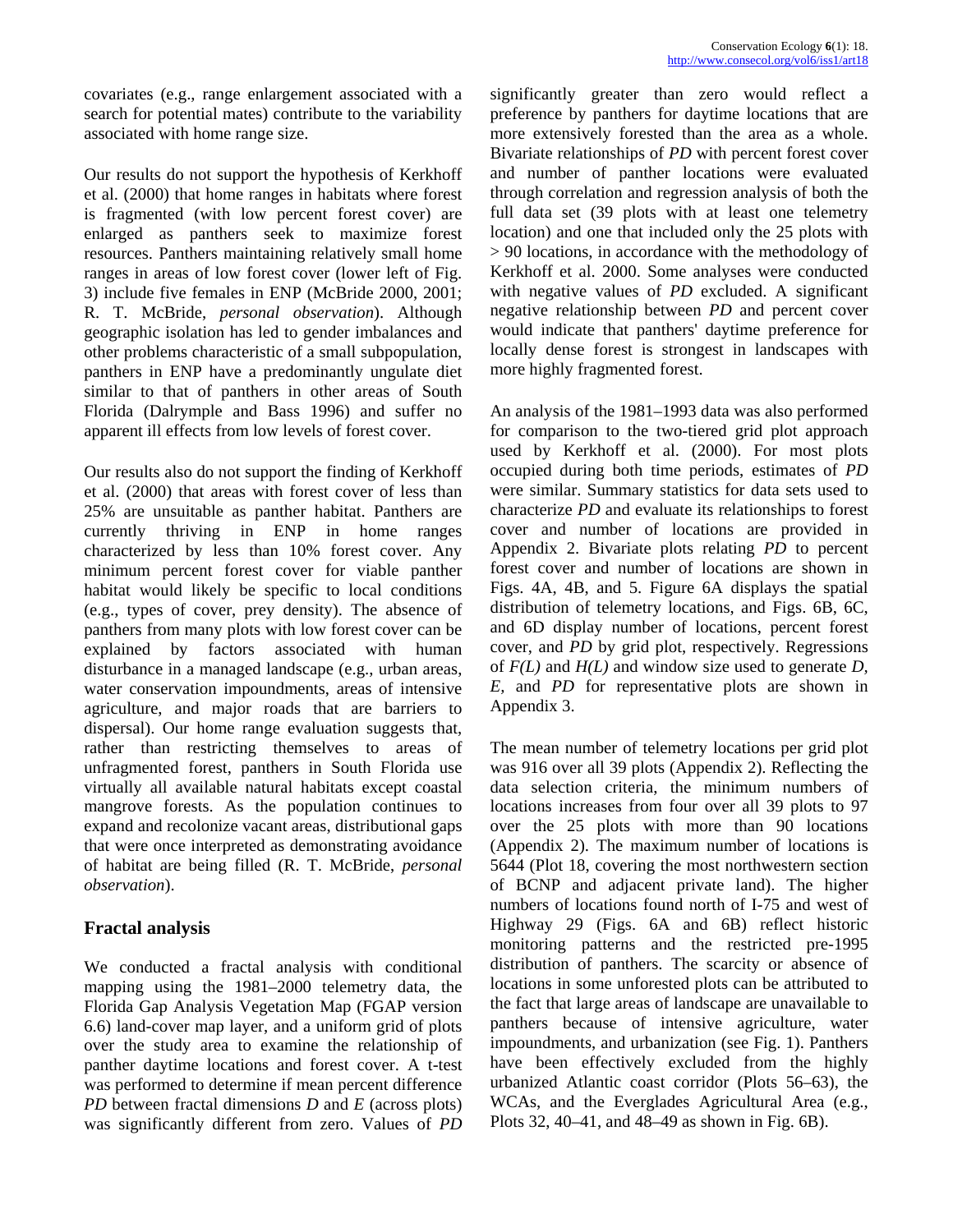Over the 39 plots containing at least one panther location, mean forest cover is 21.7%, with a range of 0.92 to 63.6% (Fig. 6C and Appendix 2). Mean percent cover is higher (28.3%) for grid plots with more than 90 locations, but the ranges are similar (see Appendix 2). This indicates that many but not all of the plots with small numbers of locations have low percent forest cover. Spatially, percent forest cover is highest in a large contiguous area centered in northern BCNP (Fig. 6C). In the three easternmost rows of grid plots (i.e., Plots 43–64), which include the urbanized east coast, most of the WCAs, and substantial agricultural tracts, percent forest cover is low (Fig. 6C).

**Fig. 6.** Spatial distribution of A) panther telemetry locations, B) mean number of panther locations per grid plot, C) mean percent forest cover per grid plot, and D) mean percent difference between the mass fractal dimension of forest areas (*D*) and forested areas near panther observations (*E*), expressed as [(*D* - *E*)/*D*)\*100] per grid plot.

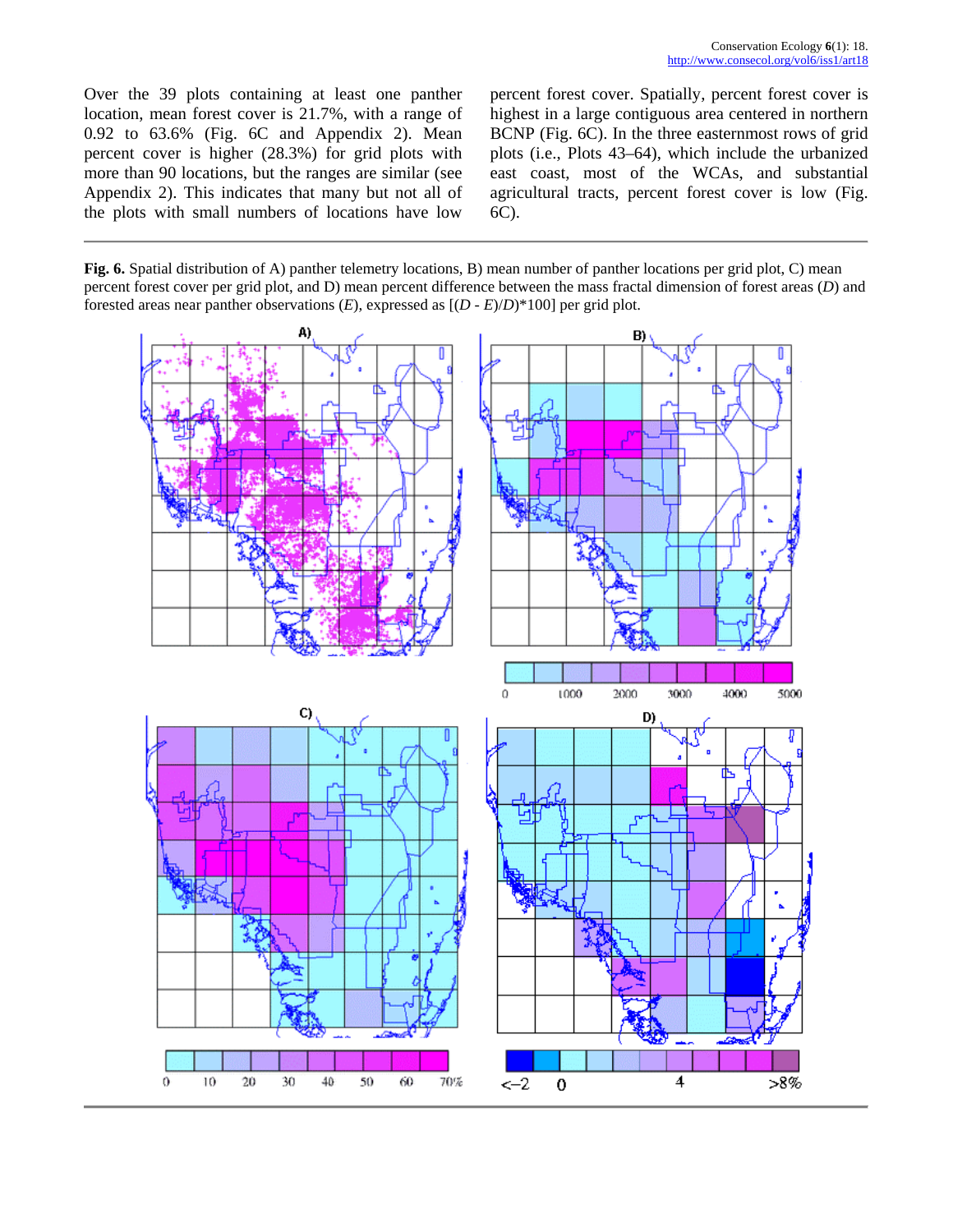In general, the spatial pattern of percent cover (Fig. 6C) is similar to that of the number of locations (Figs. 6A and 6B) except for ENP Plots 46 and 47, which have relatively high numbers of locations and relatively low forest cover. Telemetry locations in these plots substantially reflect the presence of areas of low to intermediate hydroperiod (including Long Pine Key).

Mean *PD* is 3.11 over all 39 plots and 1.50 for plots with more than 90 telemetry locations (Appendix 2). Results of the paired t-tests indicate that mean *PD* is significantly greater than zero for both data sets. Differences are, however, substantially more pronounced when negative values are excluded. These results indicate that, across all plots, there is a significant tendency for panthers to seek out day beds in areas that are more forested than the local area in general.

Except for two contiguous plots (Plots 53 and 54) covering the western edge of ENP and private land to the east (Fig. 6D), *PD* values were positive. The highest positive values were found in plots south and east of Lake Okeechobee (Plots 33, 42–44, and 50), and two contiguous plots (Plots 30 and 38) covering the northwest portion of ENP (including Shark River Slough and the adjacent coastal region). Forest cover in all these plots was less than 5%. Maximum values were 30.9 (Plot 50) over all 39 plots and 8.0 (Plot 38) for plots with more than 90 locations. Plot 50, which is largely occupied by WCA 3A and contains only 21 locations, has the highest value of *PD* (30.9%). It was one of the few plots for which the regression of *F(L)* and *H(L)* vs. window size did not converge at high window sizes. For plots with more than 90 locations, the highest *PD* (8.0%) was seen in Plot 38 (with 143 locations), which includes the area near the mouth of Shark River Slough. In plots with more than 25% forest cover, the maximum *PD* value was 2.38. Thus, eliminating plots with few panther locations eliminated most but not all of the large values of *PD,* whereas plots with more than 25% forest cover included none of the larger values. *PD* values were uniformly low across all the BCNP plots as well as those immediately to the north and west, where many telemetry locations were reported and percent forest cover was relatively high (Figs. 6C and 6D).

ENP Plot 54 (with 262 locations and 1.23% cover) had by far the larger of the two negative values of *PD* (- 14.72). This negative value was interpreted as indicating that the panther(s) responsible for telemetry locations in this largely nonforested area were selecting sites that were less extensively forested than the local norm. The only other plot with a negative value of *PD* was the adjacent Plot 53. Plot 54 included primarily agricultural and urban cover classes but also contained the easternmost portions of ENP.

Agricultural land covers more than 54% of Plot 54, with urban areas accounting for another 31.2%. The natural habitat (14%), consisting primarily of marshland with scattered patches of shrubland and forest, is found mostly in ENP along the western edge of the plot. Chekika (#16) accounted for most of the panther locations in Plot 54. An overlay of his radiolocations in Plot 54 on the FGAP cover map revealed that his daytime locations were associated with forest cover about 1.1% of the time. Almost 57% of his sites were in agricultural areas, 21% were in Muhly grass, 8% were in shrubland, more than 10% were in marshland, and about 2% were in locations classified as urban-residential settings; this is consistent with percent composition of the area as a whole, indicating that he either engaged in atypical daytime activity or rested opportunistically in small patches of cover. Chekika was found dead in an agricultural field in the populated 8 1/2 Square Mile area in January 2000 at age 14.

Plot 53 also contained (on its eastern side) substantial areas of urban and agricultural cover, but included (on the west) an area of freshwater marsh interspersed with tree islands. Visual inspection of radiolocation overlays on the FGAP version 6.6 habitat map revealed that panther locations in Plot 53 were typically located near the edges of scattered tree islands, some of which are up to a mile in length and 1/4 mile across. This association with edge rather than tree island interior could explain the modest negative *PD* value.

The relationships of *PD* to both forest cover and number of panther locations (Figs. 4A and 4B) appear to be linear and negative at levels of forest cover greater than about 10% and numbers of locations greater than about 500. Below these thresholds, there was substantial variability in *PD* values (-14.72 to 30.87%) and curvilinearity associated with the positive values. The similarity of the two relationships derives in part from the significant positive relationship between percent forest cover and number of panther locations  $(R^2 \text{ of } 0.34 \text{ over } 39 \text{ plots as seen in Fig. 5}).$ About one-third of the variability in these two parameters is shared (Appendix 2).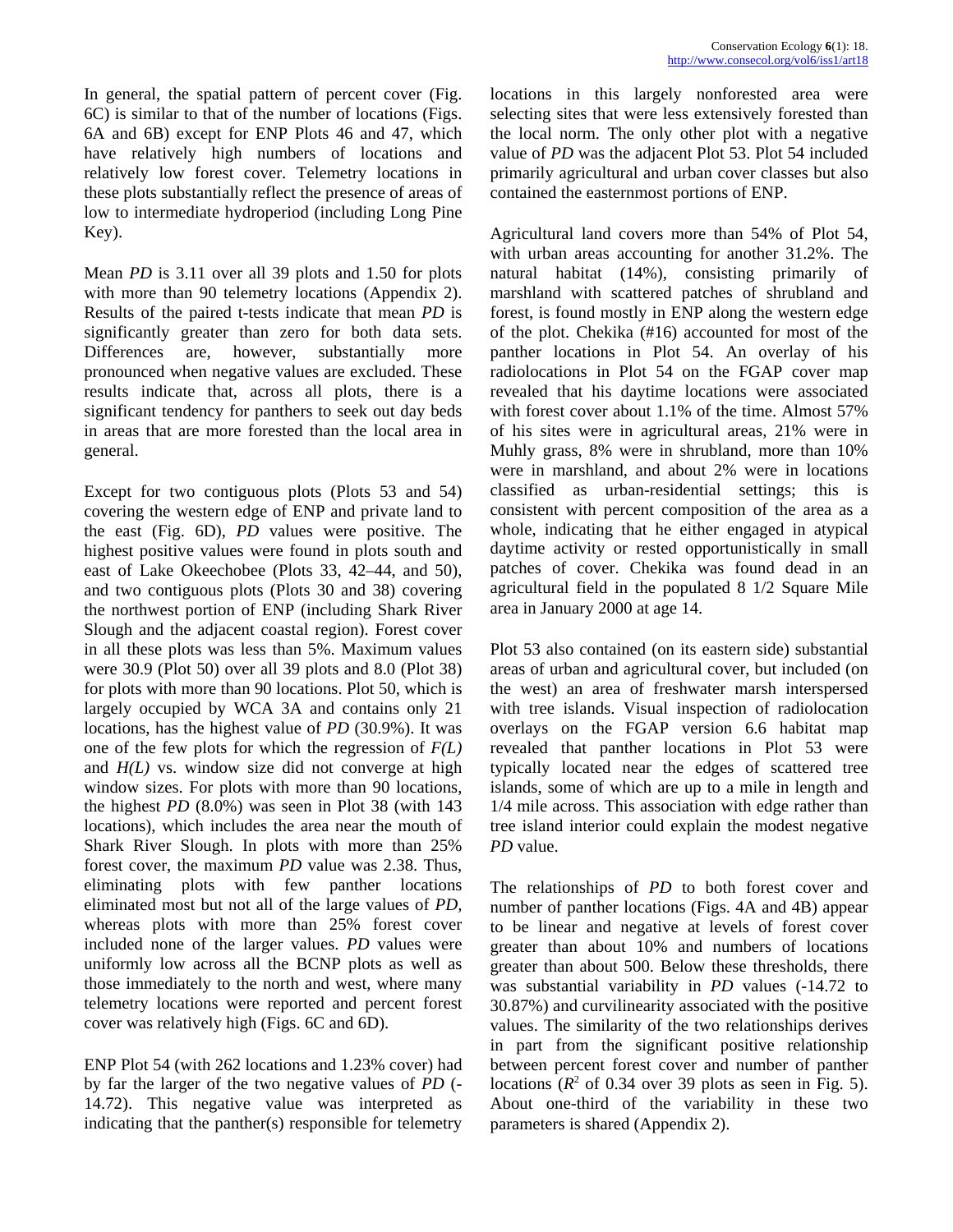**Fig. 4.** Bivariate plots of A) *PD* and percent forest cover and B) *PD* and number of locations for all panther locations recorded during the period 1981 to mid-2000. *PD* is the difference between the mass fractal dimension of forest areas (*D*) and forested areas near panther observations (*E*), expressed as [(*D* - *E*/*D*)\*100].



**Fig. 5.** Bivariate plot of percent forest cover and number of locations for all panther locations recorded during the period 1981 to mid-2000.



The strength of the relationships of *PD* to percent forest cover and number of locations depends largely on the presence or absence of the two negative values of *PD,* particularly the large negative value for Plot 54. With negative values included, the relationships of *PD* to percent cover and number of locations are not significant (Appendix 2). With negative values removed, the situation is different. *PD* is significantly and negatively correlated with percent cover over both data sets, and significantly and negatively correlated with number of locations for plots with more than 90 locations. The relationship between *PD* and percent cover is not significant, whereas that between *PD* and number of locations is barely significant.

The substantially higher variability of *PD* at low percent cover is partly attributable to low numbers of telemetry locations (in some plots as low as four or five locations), probably insufficient for defensible fractal analysis. As discussed in *Methods,* the average telemetry monitoring error is about the same as the smallest fractal analysis window size. The impact of telemetry error on estimates of *PD* would be expected to be greatest in the most highly fragmented landscapes. Even so, some of the variability in *PD* values at low percent cover is almost certainly attributable to the influence of other factors on resting site selection.

The high values of *PD* in some plots with fragmented (i.e., low percent forest cover) forest impose curvilinearity on the relationships of *PD* and both percent cover and number of locations (Figs. 4A and 4B). With negative values excluded, log-transformed values of *PD* are more strongly correlated with both percent forest cover and number of locations  $(R^2 \text{ of }$ 0.490 for the data set with more than 90 locations) than the untransformed data (Appendix 2). Plots of residuals vs. predicted values (not shown) indicate that log transformation of *PD* substantially linearizes the relationship between (positive values of) *PD* and percent forest cover. However, even with transformed data, less than half the variability in *PD* is shared by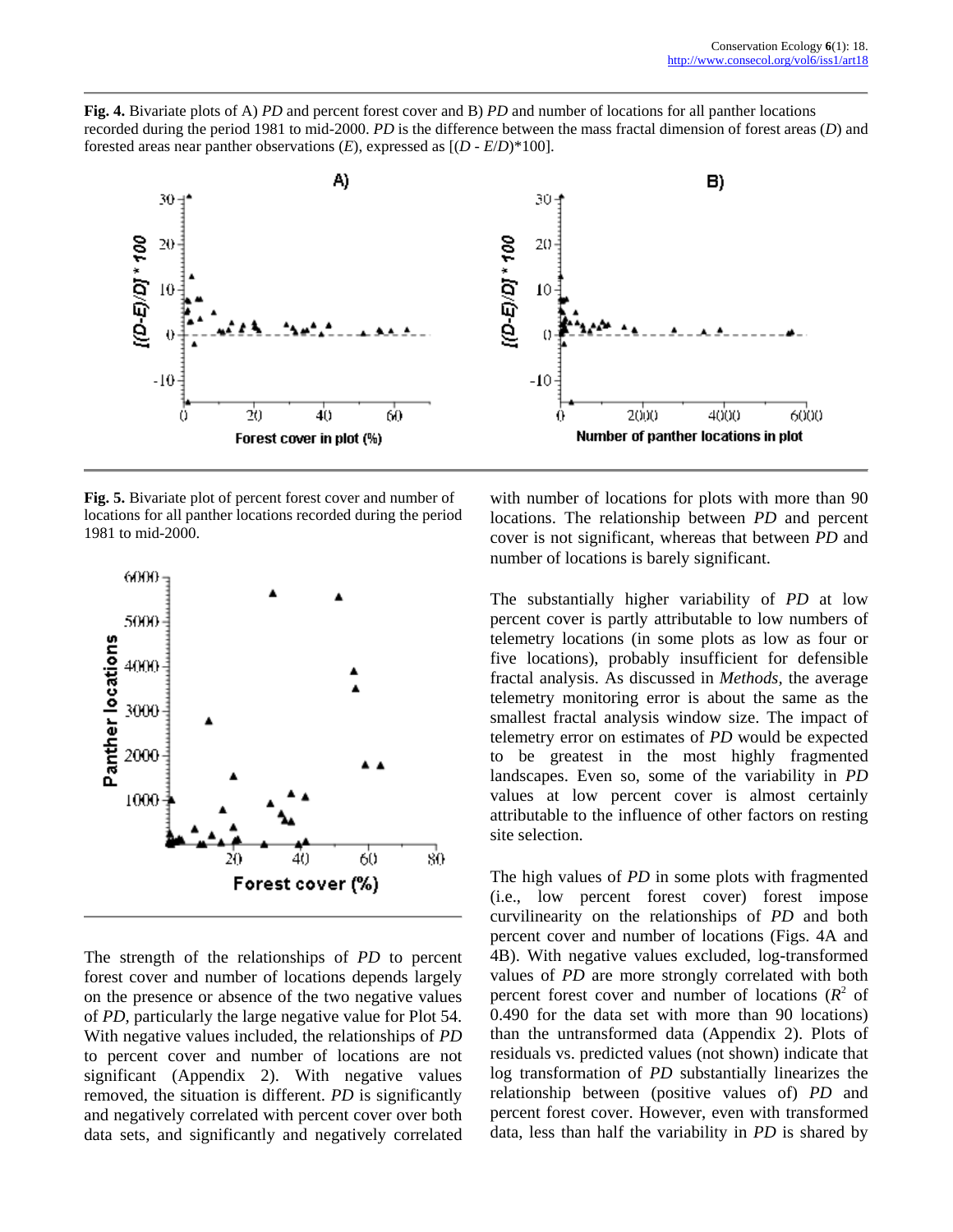either percent forest cover or number of locations. This indicates that factors other than forest cover are at work in determining panther site selection.

Our results indicate that panthers show a modest tendency to seek out daytime sites that are locally more forested than the area as a whole. All of the largest values of *PD,* both positive and negative, occur in plots with low percent forest cover, whereas the smallest *PD* values occur consistently in plots with large numbers of panther locations and high forest cover. The trend for panther-associated forest to be more extensive than the forest at large decreases rapidly at percent forest cover greater than about 10%. In most plots with less than 10% forest cover, panthers showed a relatively stronger tendency to select daytime sites in the interiors of forest patches. Exceptions (e.g., Plots 53 and 54) appear to have ecologically based explanations. The tendency for panthers to seek resting areas more forested than the area average does not vary significantly (is uniformly small) for plots in which forest cover exceeds 25% (Fig. 4A). These results appear to be consistent with field observations about panther resting-site selection.

Our results also indicated that the plots in which panthers showed the highest daytime affinity to forests were the ones in which panthers were least frequently found. Most plots for which *PD* is greater than 2% contained few panther locations and typically included large areas of unsuitable habitat such as coastal, urban, intensive agriculture, or water conservation areas (see Fig. 1). Segregation of panther locations in subareas of these plots likely contributed to spuriously high values of *PD.*

Our results support the view that the adaptable panther exploits a wide variety of habitats and finds adequate resting sites in areas with highly fragmented forests as well as in extensively forested tracts. These results confirm those of our home range analysis, which show that panthers are capable of exploiting landscapes with minimal forest cover. Our findings are inconsistent with those of Kerkhoff et al. (2000), who found that 25% forest cover was the lower threshold for habitat suitability for panthers. We found that low percent forest cover alone did not preclude panther occupation. Five females and one male occupied home ranges in ENP in areas with highly fragmented forest and percent cover of less than 15%. The absence or low numbers of panther locations in some plots with relatively low percent forest cover can be explained by factors other than the absence of forest cover, such as

the presence of impoundments and large-scale agriculture, historical patterns of extirpation, and barriers to female dispersal. The influence of such factors was not addressed by Kerkhoff et al. (2000). We found no support for extrapolating findings about daytime site selection to overall panther habitat use (i.e., no support for the inference that panther habitat use is functionally limited to forest).

# **DISCUSSION**

Our analyses suggest that reported associations between forest metrics and daytime panther locations (Maehr and Cox 1995, Maehr 1997*a*, Kerkhoff et al. 2000) do not adequately explain panther habitat use in South Florida. Our evaluation, which used the entire set of telemetry data as well as related field observations, supports earlier findings that day bed cover is often associated with forest, and that forest is an important component of a panther's home range. However, we found no direct relationship between forest cover and panther home range size and no minimum threshold of forest cover necessary for the support of panthers. Fractal analysis of daytime telemetry indicated that panthers were somewhat more likely to select forest patches that are larger than the local average as resting sites. This selection preference was more pronounced in areas of fragmented forest than in areas with larger forest stands, where the values of the percent difference between the mass fractal dimension of forest areas and forested areas near panther observations (*PD*) were typically less than 2%. The relationship of *PD* to percent forest cover was negative and significant at forest cover of less than 25%. These results are consistent with a propensity of panthers to seek protected resting sites at some minimum distance inside patches of dense cover. In a small patch, that minimum distance would be located nearer the center than it would be in a larger patch, resulting in elevated values for *PD* in areas of fragmented forest.

We found no indication that all panther activity occurs in forest, that panthers require large expanses of unfragmented forest for survival, that panthers require only forested habitat, or that only forest merits protection as panther habitat. The preponderance of data indicate that most panther activity is nocturnal and coincident with prey activity, that panthers move widely within extensive home ranges, and that they exploit a broad spectrum of natural habitats, including but not limited to forests. Healthy panthers are currently living and reproducing in areas of highly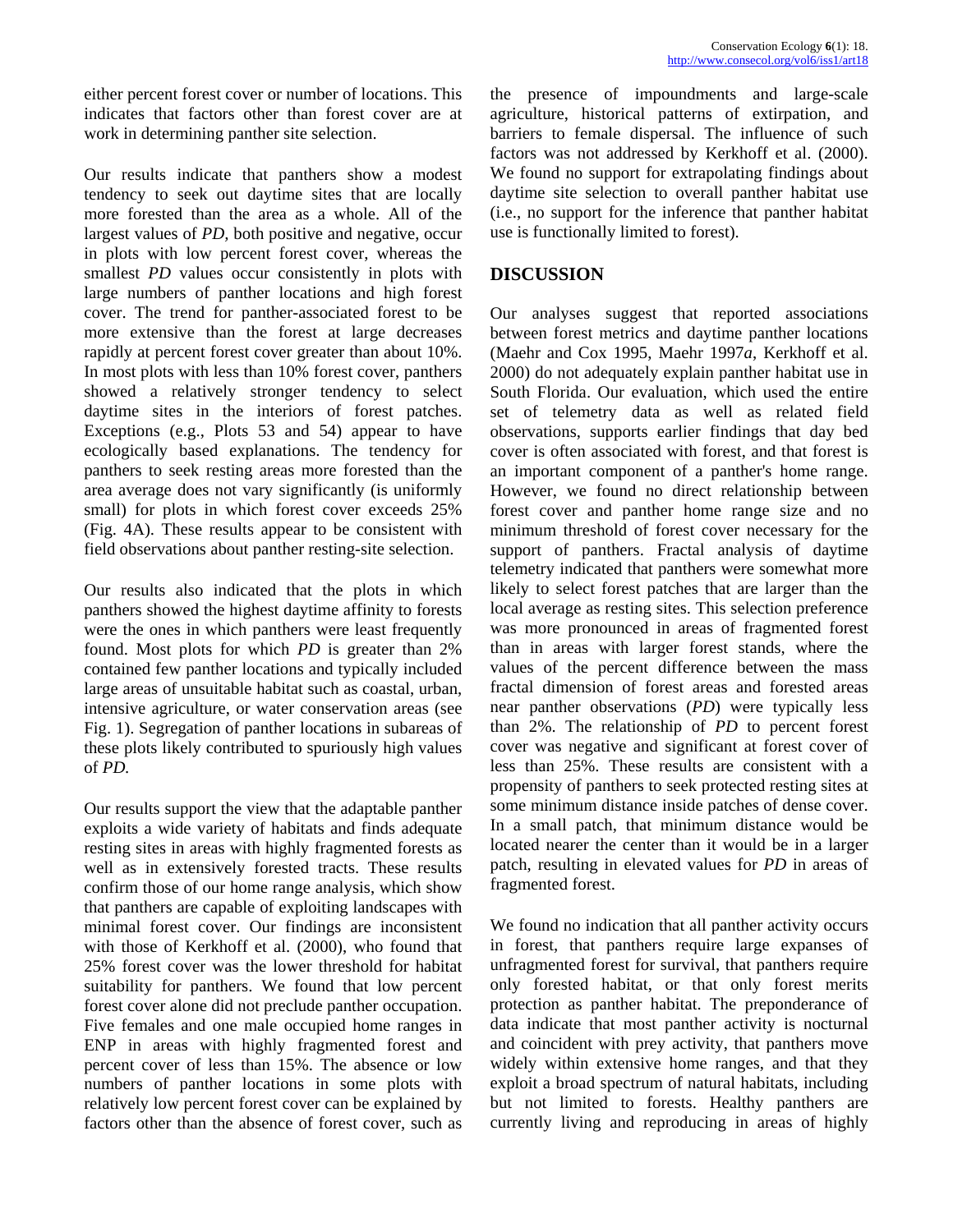fragmented forest in Everglades National Park and Big Cypress National Preserve.

Our evaluation identified four factors of particular relevance to interpretation of panther habitat associations in South Florida: (1) the biases and limitations of the telemetry data, (2) panther home range attributes, (3) habitat use beyond resting and denning, and (4) historical patterns of extirpation and dispersal. The influence of each of these factors on our understanding of panther population dynamics is discussed in the following sections, followed by a discussion of implications for panther habitat preservation and management.

# **Data limitations**

The available telemetry data on panthers should not be considered representative for three main reasons:

- the failure of daytime telemetry to capture habitat use during hours of peak activity;
- incomplete spatial sampling, especially in the early years of the monitoring program, with a bias toward forested areas within the occupied range; and
- recent changes in population size and distribution that cause data from the early years of the program to be unrepresentative of current population trends.

Each of these factors is considered in the following paragraphs, followed by a discussion of their impact on overall data sufficiency.

### **Bias of daytime telemetry**

The limitations of daytime telemetry data are well known (Resources Inventory Committee 1998, Rettie and McLoughlin 1999). In the case of panthers, monitoring protocols restrict radiolocations to daytime observations. However, panthers are most active from dusk to dawn, responding to increased prey activity, the protective cover of darkness, and the absence of daytime heat. They are typically at rest in dense cover during daylight hours when telemetry flights are made (Land 1994). Daytime telemetry is useful in documenting overall panther distribution patterns, delineating home ranges, locating denning sites, and recording dispersal events. Although these data are of limited usefulness in defining overall habitat use, they have nevertheless been used without qualification to characterize panther habitat requirements as well as to define "preferred" and "avoided" habitats in South Florida (Maehr and Cox 1995). One of the unstated

assumptions of this analysis is that patterns of daytime activity and habitat use are representative of nighttime patterns as well. This assumption is inconsistent with the results of a limited 24-hr monitoring study in Florida (Maehr 1991), as well as field observations made over the 21-yr monitoring period by the project houndsman following tracks and fresh panther scent trails with dogs in predawn hours (R. T. McBride, *personal observation*). The preponderance of scientific literature on *Puma concolor* (e.g., Young and Goldman 1964, Tinsley 1987, Alderton 1993, Maehr 1997*b*) supports the view that panthers are most active at night, frequenting a variety of habitats as they hunt and otherwise move widely about their home ranges. In the case of Florida panthers, substantial nighttime activity is also strongly indicated by the large distances separating sequential day-bed radiolocations (means of 6.6 km for males, 3.2 km for females). One approach to characterizing 24-hr habitat use in such situations is the use of buffer areas around each daytime radiolocation of radius equal to mean daily movement distance (Rettie and McLoughlin 1999), which we apply in the discussion below.

For species such as the panther that exhibit distinct diurnal activity patterns, monitoring data collected at intervals around the clock would be required to be fully representative of panther habitat use. Because it has not yet been practical to implement such a design for panthers, bias in the panther telemetry data should be explicitly recognized in the monitoring reports and interpretive papers that use these data.

# **Incomplete spatial coverage of monitoring efforts**

The current occupied range of panthers in South Florida encompasses a wide variety of habitats, including seasonally flooded prairies, cypress swamps, hardwood hammocks, pine flatwoods, freshwater marshes, and different types of agricultural lands. A habitat gradient roughly corresponding to elevation is evident moving from upland forests in the northwest to wetlands interspersed with small tree islands in the southeast.

Whereas current monitoring covers the known extent of the panther range in South Florida, early monitoring (1981–1986) was conducted primarily in the northwestern part of the range. Two panthers were captured and collared in the Fakahatchee Strand in 1981. By 1986, a total of 12 panthers had been captured; of the six being actively monitored, five had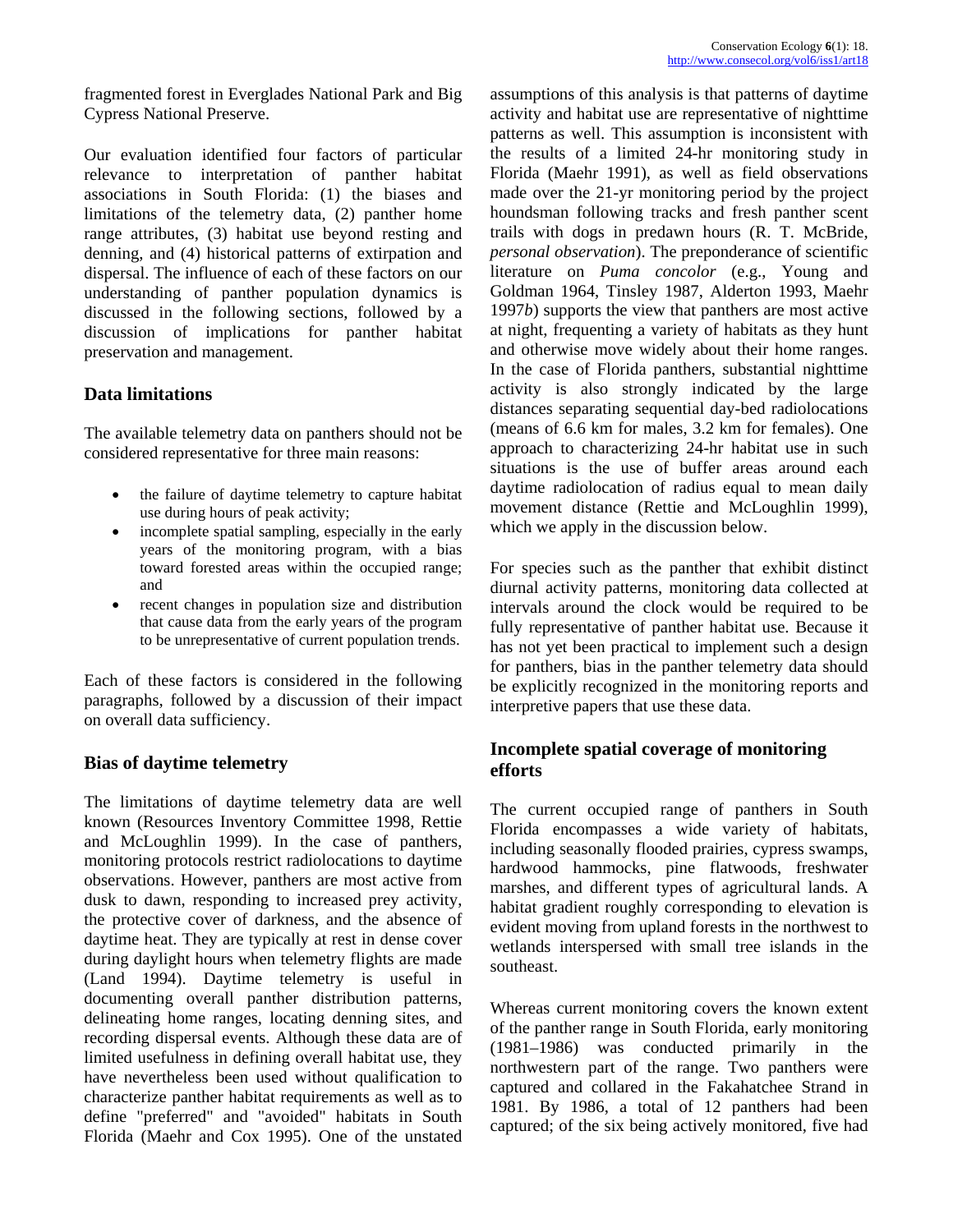ranges in this same area. Capture efforts gradually expanded to include Big Cypress National Preserve (BCNP), private ranches, the Big Cyrpess Seminole Indian Reservation, and Everglades National Park (ENP). Panthers were first collared in ENP during the 1986–1987 capture season (Bass 1994, Smith and Bass 1994). By the early 1990s, no extensive panther habitats remained unexplored, and very few panthers remained uncollared (McBride 2000). At that time, the monitoring program included 24 radio-collared panthers and covered most of the occupied territory. Current monitoring includes panthers from most sectors of the expanded range. Incomplete and changing spatial coverage of the population over time must be explicitly recognized when interpreting results. In our evaluation, such considerations are most relevant to the fractal and related analyses that are based on the number of telemetry locations within geographically based grid plots.

# **Temporal changes in population size and distribution**

Prior to the initiation of genetic restoration efforts in 1995, the panther population was estimated to include between 30 and 50 individuals. McBride (2001) has analyzed capture success rates and other supporting evidence, such as roadway mortalities, tracks, deer kills, denning activity, use of highway crossings, and documented kitten survival, recorded over the past 21 yr. His findings confirm that the population was static or declining between 1981 and 1995, but has increased dramatically in both numbers and spatial extent of the range since genetic restoration began (McBride 2001, Shindle et al. 2000, 2001). The current verifiable panther population of 78 adults and juveniles is about twice the preintrogression population and includes a five-fold population increase within habitats in BCNP and ENP considered unsuitable for panthers under forest-centered criteria.

Because recent demographic trends diverge sharply from those seen earlier in the monitoring period, evaluations that do not consider postintrogression data present an incomplete view of panther habitat associations. In addition, key analyses have excluded spatial and temporal subsets of accumulated monitoring data available at the time of analysis. For example, Maehr and Cox (1995) included only 23 of the 36 panthers monitored during the time period selected for their analysis (1985–1990), excluding more than 6000 observations from areas of fragmented forest cover in BCNP and ENP (over 40% of available

data). Kerkhoff et al. (2000) excluded post-1993 data as well as all data from plots in ENP with fragmented forest, although their study purported to be representative of the currently occupied range. Neither paper provided a rationale for data exclusions. Whereas reasons sometimes exist for selecting data subsets for analysis, studies can be more easily evaluated when these reasons are explicitly given. Resting site cover throughout the range is often associated with forest of some type; however, the role of resting sites in panther ecology becomes clearer when the complete data set is evaluated, providing a broader context within which daytime telemetry can be interpreted. For example, Maehr and Cox (1995) reported an inverse relationship between home range size and percent forest cover within the home range in the spatially restricted pre-1995 population, thus reinforcing a focus on forest resources. Kerkhoff et al. (2000) posited the same relationship for the current population, suggesting a 25% threshold requirement of forest cover for viable home ranges. However, analysis of the full spatial and temporal data record reveals no significant relationship between home range size and forest cover, and documents successful home ranges in areas of relatively sparse and fragmented forest cover. These findings place the role of forest in perspective as one vital component within the extensive mosaic of habitats that make up home ranges.

# **Data sufficiency**

In forest-centered characterizations of panther habitat use, daytime telemetry data are assumed to be representative of 24-hr activity patterns, trends observed in more extensively forested areas of the range are considered representative of all panther habitat preferences, and conflicting recent data are excluded from analyses. Given these assumptions, preconceptions, and exclusions, it is not difficult to understand how the view that panthers are forest obligates arose. Our evaluation, which explicitly considers the reasons why panther telemetry data is not representative, has led us to very different conclusions about how panthers use the South Florida landscape.

# **Home range attributes**

Panthers are top carnivores requiring abundant large prey and large home ranges. An adult panther's home range is an area of extensive, habitual use that provides resting and denning sites, travel routes, hunting grounds, and areas where the habitat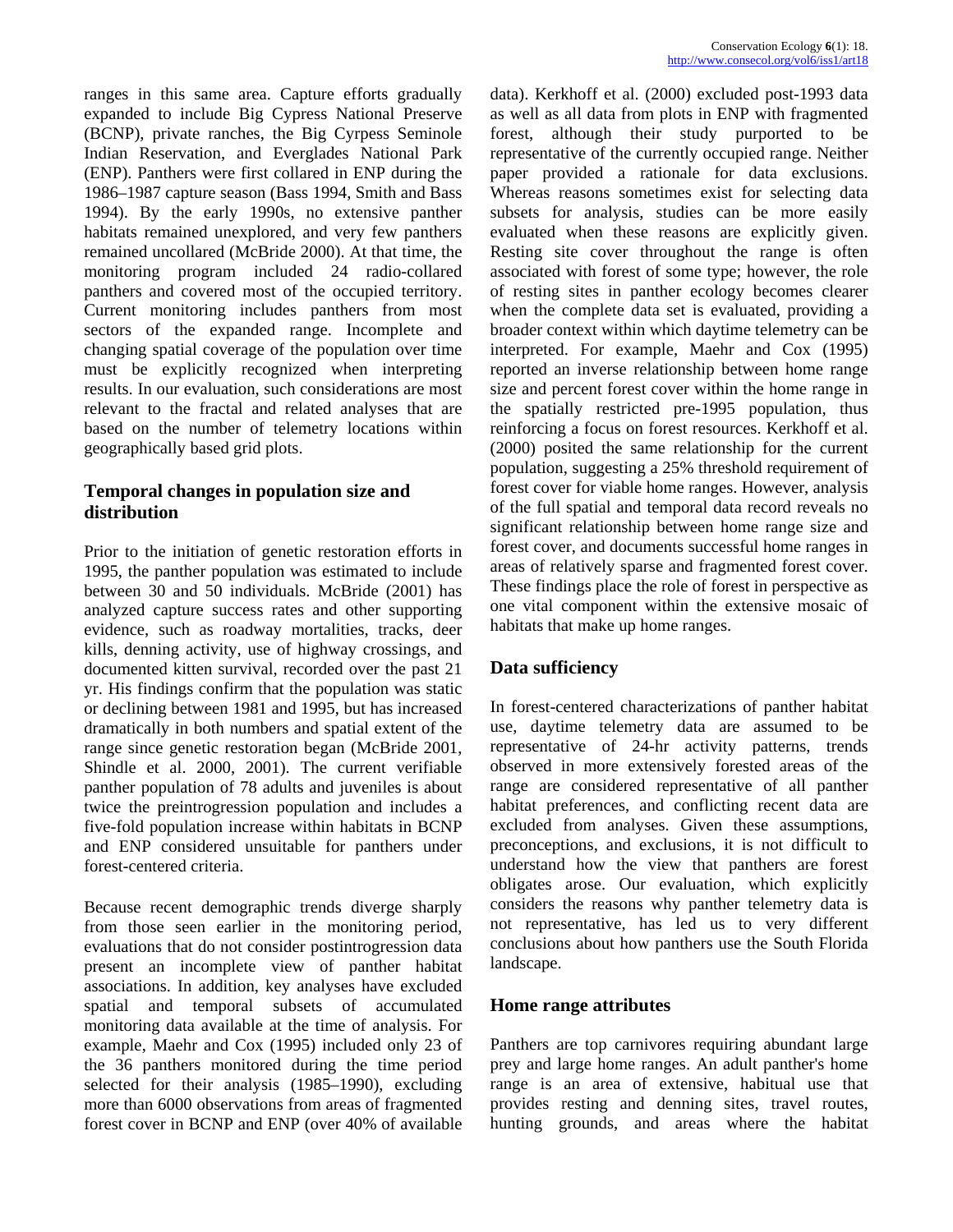requirements of prey are met. Males in South Florida occupy ranges covering, on average,  $650 \text{ km}^2$  or 65,026 ha (see Appendix 1), whereas female home ranges are significantly smaller, with a mean of 396  $km<sup>2</sup>$  or 39,630 ha (see Appendix 1). These home ranges vary in percent forest cover from 8.3 to 80.9% for females and 30.5 to 69.1% for males. The two monitored males from ENP were excluded from home range analysis based on the selection criteria discussed in *Methods*, which explains the absence of male home ranges in areas with low percent forest cover.

Plotting of individual telemetry locations within the home range polygon of an individual panther (Fig. 7A) reveals the general spatial pattern of resting sites. Evaluation of the patterns of movement between sequential locations (Figure 7B) confirms that panthers do not typically return daily to a central den site. Instead, they move about within extensive home ranges, visiting all parts of the range regularly in the course of hunting, breeding, and other activities (Shaw 1989, Maehr 1997*b*). Exceptions are denning females with kittens and panthers remaining near kill sites for several days. Although a straight line connecting two sequential daytime locations does not represent an actual travel route, which may be circuitous, the cumulative pattern does reflect wide-ranging movements and regular use of home range components.

**Fig. 7.** Home range of panther #49, as the context for displaying A) telemetry points and B) travel vectors between sequential telemetry locations.



In the absence of detailed nighttime telemetry data documenting actual paths taken between daytime locations, nocturnal activity and home-range use patterns are best described by observations made while scouting and tracking panthers as part of the monitoring program (Seidensticker et al. 1973; R. T. McBride, *personal observation*). Observed physical evidence (e.g., tracks, scats, urine markers, and kill sites) indicate that panthers in the natural landscape of South Florida move freely within their home ranges, using or benefiting from a variety of forested and nonforested habitats. Many years of observing dogs in South Florida during predawn hunts as they follow scent trails left overnight indicate that panther movement patterns vary depending on their activity. Panthers sometimes take a direct route from one place to another, crossing a variety of habitats in the process. When hunting, their paths are typically circuitous. They visit flag ponds, alligator holes, forest edges, natural prairies, marshes, and any other sites where deer or other prey might be found (R. T. McBride, *personal observation*). An inspection of activity range and telemetry buffer overlays, discussed below, supports the view that, after an area has been colonized by panthers, these habitat generalists are adaptable to a wide range of natural habitats. Loss of prairies, marshes, and other open spaces fragments the habitat mosaic, resulting in diminished prey productivity and restricting access to portions of the home range. Fragmentation and human disturbance within the home range may diminish connectivity, present road hazards, restrict access to parts of the range, disrupt breeding and hunting activities, and otherwise reduce the overall carrying capacity of the range. For example, Southern Golden Gates Estates, an uninhabited subdivision development currently undergoing restoration as part of Picayune Strand State Forest, has ample cover for resting sites; however, its use by panthers is severely limited by intensive human disturbance and scarcity of prey (Maehr 1997*b*; M. Duever, *personal observation*). Nonforested areas adjacent to the home range may also serve as refuges for prey and reserves from which prey levels within the home range may be replenished (McBride 2000, 2001). Areas adjacent to current female home ranges are of particular importance to population expansion because independent ranges established by female offspring tend to overlap the natal range.

Although panthers require access to some form of cover for resting and denning sites, the proportion of a panther's home range that provides such cover is highly variable. In South Florida, home ranges in ENP typically have less than 15% cover, whereas those in the Fakahatchee Strand have up to 80% cover. In the Sonoran and Chihuahuan deserts, many miles of barren landscape separate resting sites, which make up only a miniscule portion of *P. concolor* home ranges. Nevertheless, panthers thrive there, using or benefiting from all parts of the range (R. T. McBride, *personal observation*). If resting sites were the only components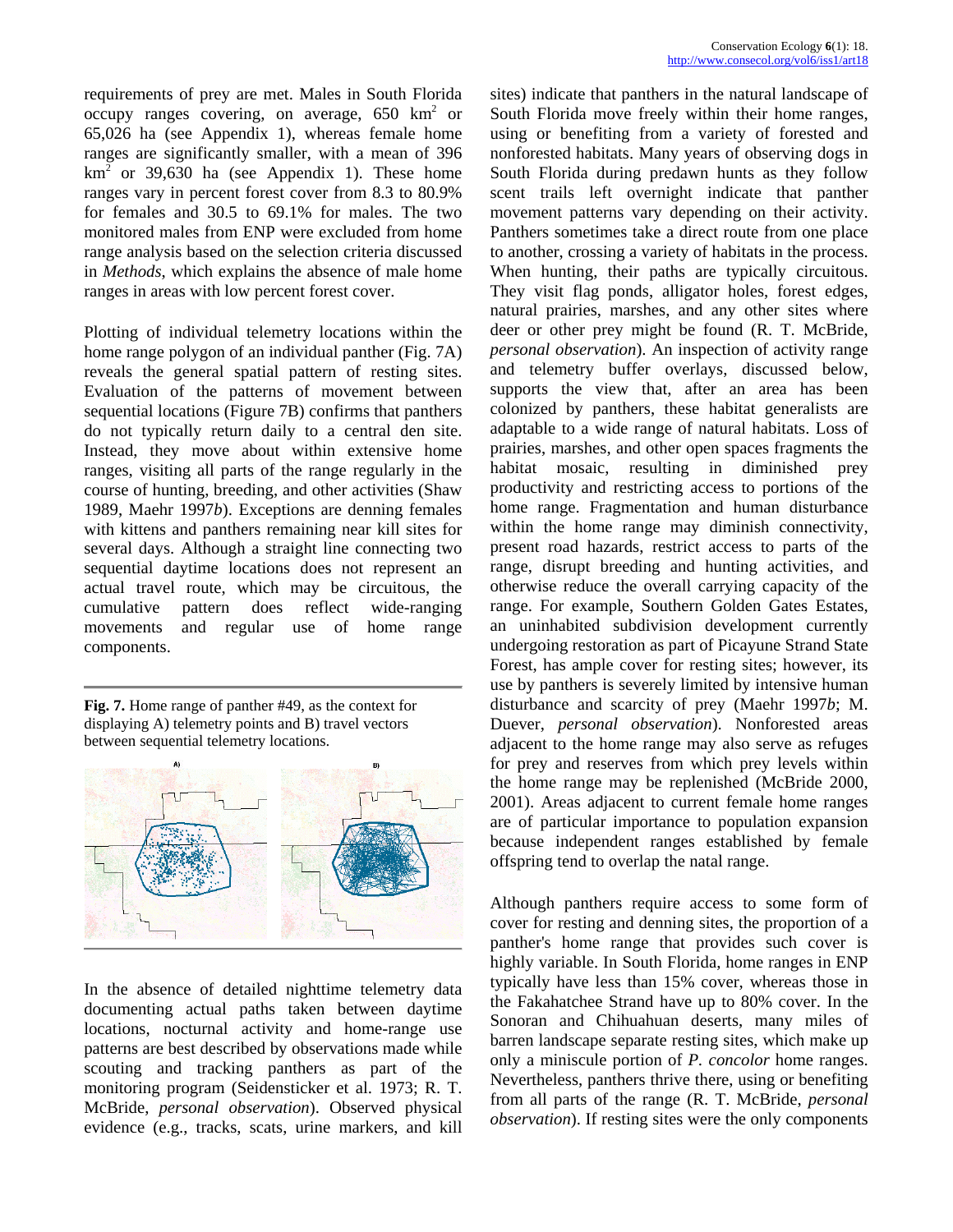Kerkhoff et al. (2000) hypothesize that the primary determinant of panther habitat quality in South Florida is the amount of forest cover and that panther homerange size is determined by efforts to maximize access to forest resources. Our analysis of panther homerange size and habitat composition finds no evidence for such an inverse relationship or for the existence of a substantial threshold amount of unfragmented forest cover required for viable panther habitat (see Fig. 3). A complex interplay of density-dependent and independent factors is known to affect the size of a panther's range (Hornocker 1969, Seidensticker et al. 1973, Belden et al. 1988; R. T. McBride, *personal observation*), including:

- availability of prey;
- gender, age, and reproductive status of panthers;
- availability of mates;
- territorial behavior:
- competition and social dominance;
- availability of habitat for expansion; and
- geographic or man-made features (e.g., highways or large expanses of water) that act as barriers to movement into adjacent habitat.

In areas with high prey densities, panther home ranges tend to be smaller, although territorial behavior likely limits the minimum size of male ranges (Seidensticker et al. 1973, Anderson 1983, Hemker et al. 1984). A vigorous male in his prime can maintain a larger home range than a weaker or older male (Seidensticker et al. 1973). Both male and female panthers may enlarge their ranges in search of mates when no suitable mate is near (e.g., Chekika, male #16 in ENP and eastern BCNP).

The home ranges of male panthers overlap to some degree, although neighboring males rarely use the shared portion during the same time period. Polygons of the range of yearly activities typically show a greater degree of overlap than do polygons representing activity boundaries for shorter periods of time (Figs. 8A and 8B).

The home ranges of resident male panthers generally encompass the home ranges of breeding female panthers and their offspring (Maehr 1997*a*, Shindle et al. 2000, 2001). Substantial portions of the ranges of four female panthers lie within the range of male #12 (Fig. 9A). This figure also illustrates the tendency for female home ranges to overlap. Panther reproduction and recruitment depend on the productivity and stability of such "breeding units" and their connectivity with other breeding units.

**Fig. 9.** Overlapping activity areas of five panthers (one male and four females) that make up a breeding unit (1985–1994), expressed as A) minimum convex polygons (male range boundary shown in solid blue, female boundaries dashed) and B) intensity of use (panther days of occupation) computed from the overlap of mean daily movement distance buffers around individual telemetry locations. Blue  $=$  low intensity, and magenta  $=$  high intensity.

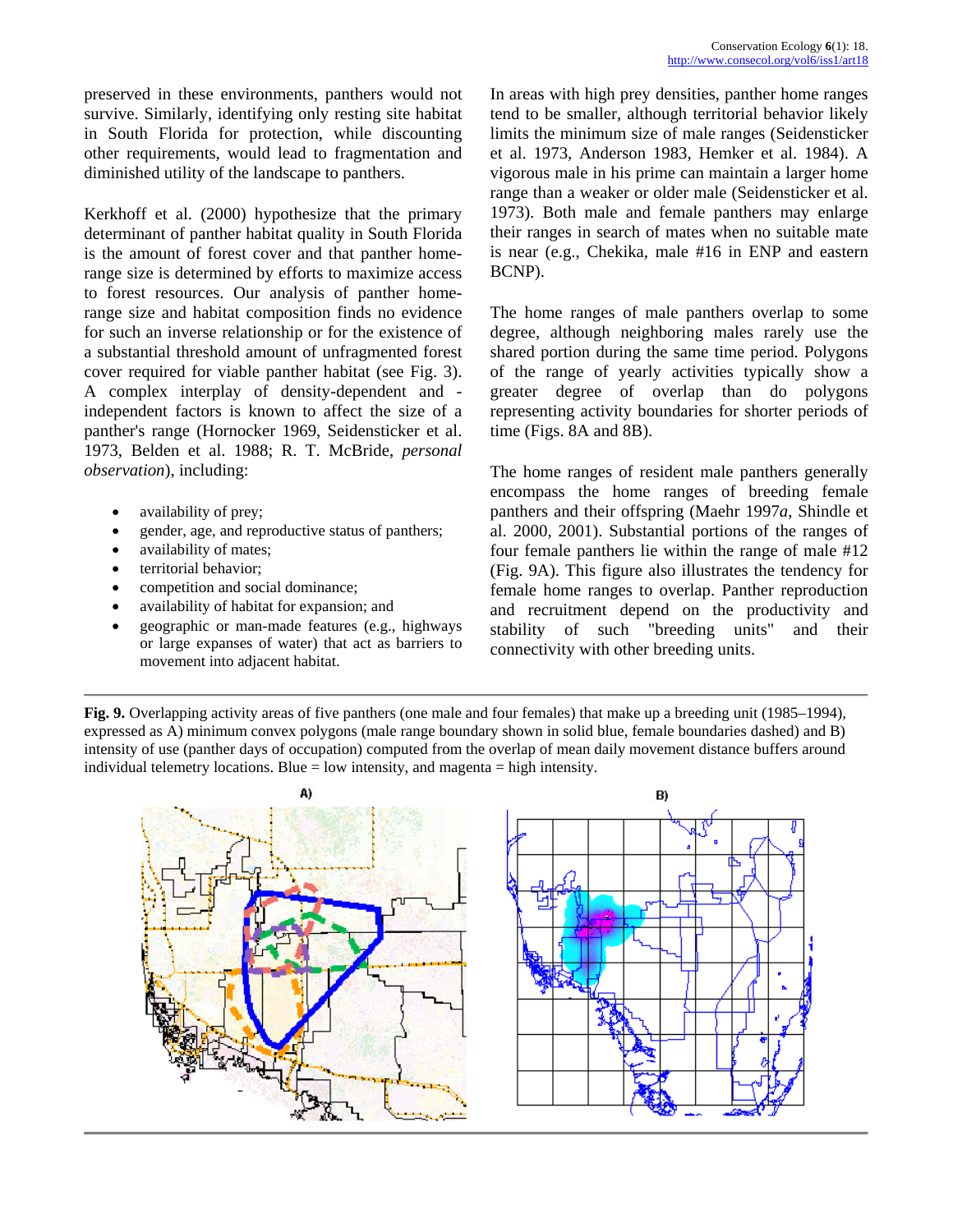The area encompassed by the home ranges of these five panthers is about 115,800 ha, slightly more than the size of the male range alone, or about 23,000 ha (57,205 acres) each if the area were divided equally. Some subareas support greater panther densities than others. Currently, about 78 panthers (adults and juveniles) occupy an area of approximately 936,000 ha, based on the overall areal extent of the breeding range discussed below, which computes to an area of about 12,000 ha (29,640 acres) per panther. However, such estimates of the area needed to support an

individual panther are not meaningful outside the context of a breeding range in which common habitat is shared. In other words, six disjunct patches of 12,000 ha each would not support a breeding population of six panthers. The minimum size for disjunct patches would be the size of a male home range large enough to encompasses the ranges of a number of females to which he would have regular breeding access. A high degree of connectivity to other breeding units would also be required for dispersal and immigration routes.

**Fig. 10.** Cumulative occupation patterns (1981–2000) of the monitored panther population expressed as A) overlap of yearly activity ranges (panther-years of use) and B) panther days of use, using mean daily movement distance buffers around each radiolocation. Color coding ranges from blue for low levels of use to magenta for high levels of use.



### **Panther breeding range**

The panther population in South Florida is made up of a network of overlapping home ranges that form an integrated "breeding range" on the landscape. Figure 10 depicts the intensity of occupancy of the South Florida panther range over the monitoring period based on (1) the overlap of yearly activity ranges for each monitored panther (expressed as panther-years of activity) and (2) the overlap of mean daily movement distance buffers around individual telemetry locations (expressed as panther-days of occupancy). The depiction method used in Fig. 10A represents use within each panther's yearly activity range as uniform, whereas that in Fig. 10B represents use as a circular area around each telemetry point. The mean movement distance between telemetry points is chosen as the radius of the circle, as suggested in Rettie and McLoughlin (1999), to correct for biases in telemetry that record only one aspect of daily behavior. The patterns of cumulative intensity of occupation of the study area by monitored panthers portrayed by these two methods are similar, although the buffered approach shows expanded areas of use. Both methods present a more complete and informative view of panther use of the landscape than do radiolocations alone.

Four centers of monitored activity emerge from this display (noted in Fig. 10A): (1) the Florida Panther National Wildlife Refuge/Fakahatche Strand State Preserve, (2) BCNP Addition Lands/Big Cyrpess Seminole Indian Reservation, (3) central BCNP, and (4) ENP. There are numerous reasons for not assuming that intensity of monitored use is a direct measure of habitat quality in these areas. Cumulative use patterns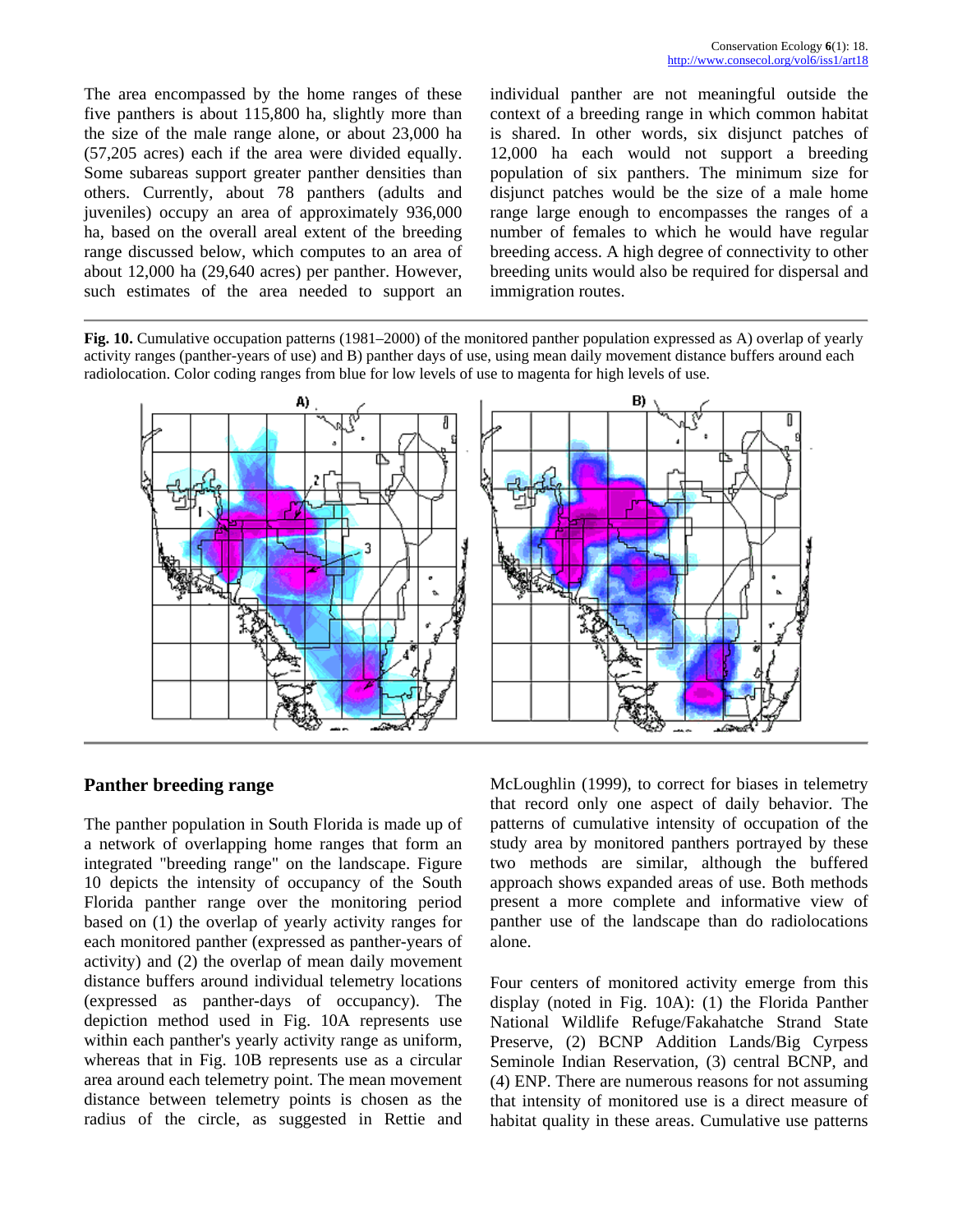reflect the history and priorities of the monitoring effort in South Florida as well as changes in panther distributions over time and a host of human, environmental, and biological factors that have restricted population expansion.

In any given year of monitoring, a percentage of the population is unmonitored. The unmonitored percentage declined during the 1980s as the program expanded, reaching a point in the early 1990s when most panthers were collared. The number of unmonitored panthers is now increasing; approximately half the current verified population is uncollared (R. T. McBride 2001). The practice of the capture team of collaring the offspring of monitored females before dispersal, coupled with the strong tendency of female offspring to disperse into ranges overlapping the natal range, can lead to heavily monitored areas of panther activity. For example, the center of activity in central BCNP in Fig. 10A, Center #3, corresponds to the range of female Texas panther TX107 and ranges of several generations of her female progeny. If all panthers in BCNP were monitored, the pattern of use would likely be more evenly distributed. Much of the activity in ENP and central BCNP is recent, corresponding to the post-1995 population expansion. As the population continues to expand, these centers appear to be coalescing (McBride 2001). Annual depictions of intensity of use that incorporate field information about the locations of uncollared panthers would be useful in documenting and investigating the nature of this expansion. Panthers have been monitored near Center #1 since the program began in 1981, which has contributed to a disproportionate number of radiolocations there. Comparison of Fig. 10B with a similar intensity of use display for an individual breeding unit (see Fig. 9B), anchored from 1986 through 1994 by #12, the "Bear Island Male," shows that this unit contributed substantial activity to Center #1.

Complex interactions of factors have contributed to observed panther distributions, including human interference, reduced reproductive fitness due to inbreeding depression, and dispersal limitations. High density of use is not necessarily correlated with quality of habitat, especially for habitat generalists, where habitat quality is defined in terms of survival and reproductive success (van Horne 1983). For example, crowding caused by barriers to dispersal out of an area or lack of dispersal habitat can produce densely inhabited centers where prey is heavily hunted and kitten survival rates are low. The areas of highest activity for panthers are not necessarily those that support the highest reproduction, or those in which panthers are responding to habitat preferences. Although Center #1 showed a high degree of occupation during the monitoring period, its contribution to reproduction has been modest. Center #2 is located near the Big Cypress Seminole Indian Reservation, where captive prey may provide an important supplement to panther diets. Center #3, in central BCNP, consists largely of monitored descendents of TX107, as discussed above, who was translocated there in 1995 as part of the genetic restoration program. Center #4 in ENP is isolated from the main population by Shark River Slough to the west, coastal mangroves to the south, urban areas to the east, and Water Conservation Areas to the north. Although habitat plays an important role in panther dynamics, none of these centers appears to be unambiguously selected by panthers on the basis of preferred habitat alone.

Efforts conducted under the Across Trophic Level System Simulation (ATLSS) program have assembled detailed, georeferenced data layers characterizing the South Florida landscape. To investigate factors that affect reproductive success, we related data on cover type, water depth, geographical features, and prey availability to breeding history and movement patterns of the panther population within the context of home ranges and breeding units. A variety of telemetryderived use patterns (e.g., juvenile ranges, dispersal paths, and transient movements) was evaluated in this effort. Interpretation of observed patterns considered the development of the monitoring program, impediments to movement, and the extent to which human intervention has altered natural patterns, in addition to those environmental characteristics associated with zones of use intensity.

# **Habitat use**

Panther habitat use is best understood in the context of the establishment and maintenance of home and breeding ranges. Individual components of panther habitat derive much of their value from the landscape matrix in which they occur, affecting home range size and quality to the extent that they contribute to meeting specific biological needs of panthers, particularly those related to reproductive success. In this regard, information about age structure, health, reproductive status, and differential rates of kitten production and survival should be considered when evaluating quality of habitat.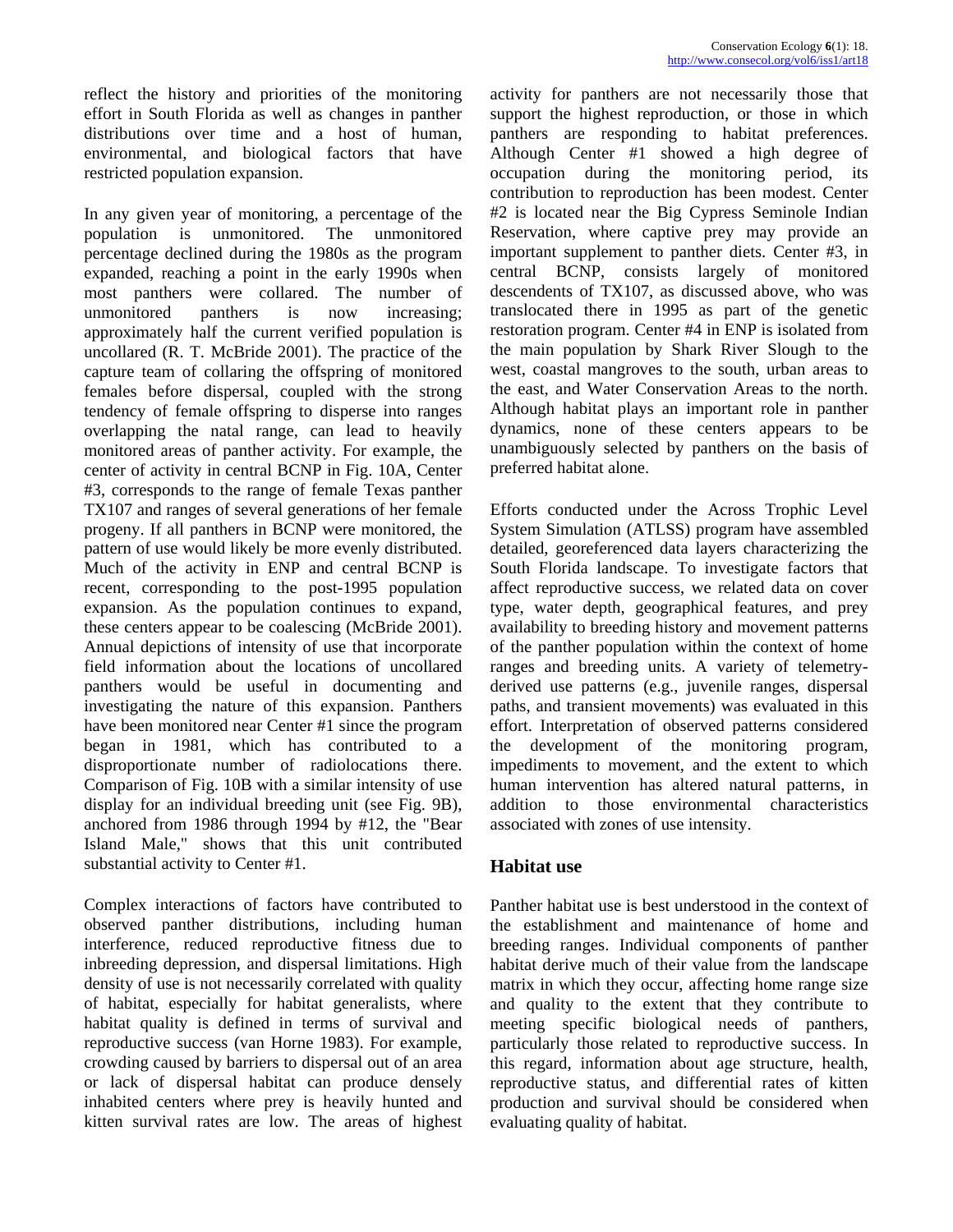Habitat selection and use studies should target those environmental features that enhance or suppress the reproductive potential of panthers. Further monitoring and research are needed to separate the effects of habitat, inbreeding, prey densities, and crowding. To assess habitat contributions to reproductive success, information about other potential contributing factors is required, including:

- documentation of relevant monitoring patterns and priorities and of known locations of uncollared panthers,
- the reproductive histories of each female panther, and
- comparative evaluations of Florida vs. introgressed reproductive fitness and kitten survival to investigate relative contributions of genetics vs. other factors to pre-1995 reproductive decline and distribution.

The forest-centered view of panthers posits a causal relationship between the amount of forest cover and the size and quality of home ranges, which implies an association with reproductive success. Such a relationship was not found in our study and is not consistent with known needs of panthers or with the dynamics of the postintrogression population. Our findings are consistent with the characterization of panthers as habitat generalists (Tinsley 1970, 1987; Guggisberg 1975) that are adaptable to the habitat of their prey (Dixon 1982). A variety of habitat configurations within a home range provide resting and denning sites, hunting grounds, and habitats that produce and nurture prey (McBride 1976). A relative lack of disturbance in terms of road hazards and human activity within a home range allows panthers to access and use all parts of the range.

From an ecological perspective, the term "forest" encompasses a wide range of habitats in South Florida, not all of which are equally beneficial to panthers. The primary benefit of forest habitat is a dense understory that provides resting and denning sites and hunting cover where forests interface with open areas. Preferred cover for denning and resting is dense vegetation close to the ground, such as saw palmetto, cocoplum thickets, fern beds, and oak scrub (McBride 2001). Not all suitable cover is found beneath forest canopies. For example, in 2001 two panther dens were found in sawgrass. The first was found on the Okaloacoochee Slough Wildlife Management Area (OK Slough), hidden in a sawgrass slough within 100 yards of an oak hammock. The second was found in southern BCNP within sight of a cypress strand and oak scrub with palmettos. Although forests were available, these panthers chose the denser sawgrass cover for their dens. Although these den sites are not typical, they demonstrate the use of the mosaic of habitat types within panther home ranges.

Different types of managed and natural forests vary in terms of the quality of cover the provide for panthers. For example, cypress domes on public land generally have a dense ground cover of large ferns that make ideal day beds for panthers, whereas cypress and other forests on private land where cattle graze may have no cover beneath the canopy. Mature closed-canopy forests often support only sparse understory and provide little suitable cover for panthers (McBride 2001). The presence or absence of forest understory is generally not discernible from the aerial photographs and remotely sensed images from which much of the land cover information available for South Florida is derived. Our ability to assess the utility of specific forest patches for panthers from these images is therefore limited. Vegetative structure, successional stage, and proximity to open spaces where prey are nurtured and stalked all contribute to the utility of forests for panthers. Evaluations of panther habitat use based on such a broad landcover classification do not identify the specific elements of forests that benefit panthers.

Literature on *P. concolor* indicates that panther habitat quality and home range size are closely related to prey production (Anderson 1983). Panther activity cycles and habitat use patterns are coordinated with those of their primary prey, which in South Florida are whitetailed deer and feral hogs (Schortemeyer 1994). In the Everglades, deer are adapted to a mosaic of wet prairie-tree island-marsh environments of intermediate hydroperiod (Fleming 1994). High-nutrient deer forage, preferred especially by females, includes the hydrophytic marsh plants white waterlily (*Nymphaea odorata*) and swamp lily (*Crinum americana*). Wetland willow thickets (*Salix* sp.) provide nutritious browse for both males and females (Loveless 1959). Large amounts of edge and interspersion of habitats have beneficial effects on deer density (Miller 1993). In upland landscapes, deer are most abundant where areas subject to frequent fire are interspersed with stands of protected hardwoods. Late successional forest stages typically produce low-quality forage, and deer densities in extensively forested areas consequently tend to be low. Deer spend much of the daytime in secure cover, foraging at night in open areas, with peak activity at dusk and dawn. Panther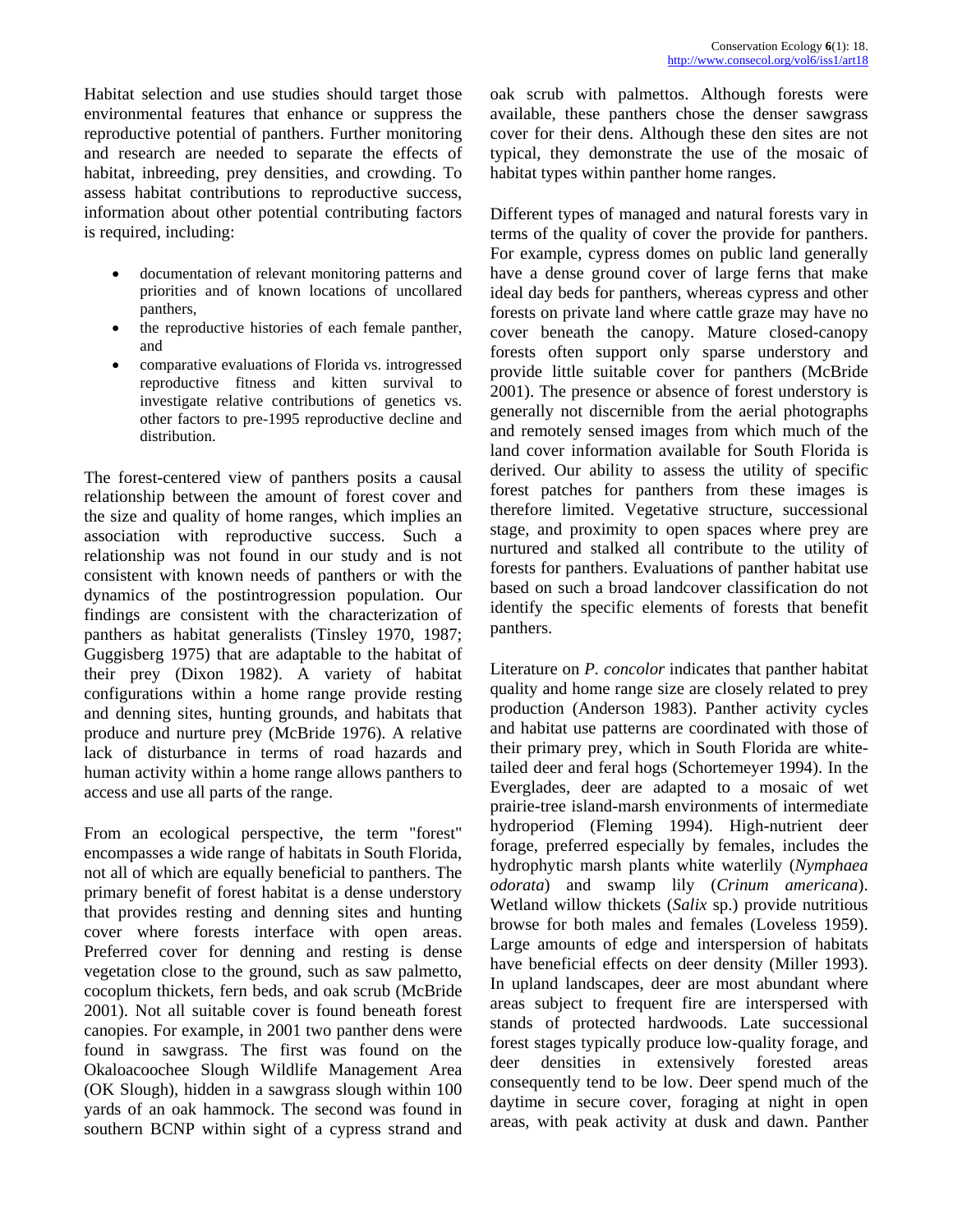activity patterns closely approximate those of deer. In Florida, deer density should be a good indicator of the general suitability of habitat for panthers.

Spatial patterns of density of deer and other prey attributable to habitat factors, hunting pressure, and water management and prey management practices also affect panther distributions independent of forest cover. Some forested areas may provide sufficient small prey for panther survival, but not enough large prey to support successful panther reproduction and recruitment. The nutritional needs of female panthers with kittens are high, and ready access to large prey is essential for the successful rearing of young (Ackerman et al. 1986). When a mother must leave her den for long periods of time to hunt, hungry kittens may become restless and wander or vocalize, attracting predators and otherwise risking injury or death. Kitten mortality is minimized when a mother is able to make successful kills near the den and return quickly to her kittens or bring them to the kill site (R. T. McBride, *personal observation*). Therefore, offspring in dens located in areas of abundant prey are more likely to survive the first critical months of life.

Fine-grained heterogeneity of the landscape and the large amount of ecotone associated with it are important to prey productivity. Panthers use forest edge for concealment when stalking prey feeding in open areas (Belden and Hagedorn 1993). The importance of upland forest/open prairie edge in determining the breeding density of panthers has been noted by several researchers (Belden et al. 1988, Smith and Bass 1994). The sparse understory in many closed-canopy forests makes them relatively unproductive for deer and other prey. Prescribed burning, planting of food crops, and the creation of openings are recommended in mature forest habitats to improve the quality of deer forage and increase prey productivity for panthers (McCown 1994). Efforts to improve panther habitat by creating forest openings are currently underway north of the Fakahatchee Strand within the Florida Panther National Wildlife Refuge (L. Richardson, *personal observation*).

The recent introduction of western cats into South Florida demonstrates that panther habitat requirements can be met by the components of diverse landscapes. Eight female Texas panthers were transported from a dry, treeless area in the northern part of the Chihuahuan Desert in West Texas to sites in BCNP, ENP, and Fakahatchee Strand State Preserve, which include some of the wettest landscapes in the United States. The translocated panthers not only survived, but thrived and reproduced in the mosaic of marshes, swamps, prairies, small tree islands, and uplands of their new environment. The success of these Texas panthers and their intercrossed offspring in areas of highly fragmented forest has reshaped concepts of how panthers use habitat in Florida by demonstrating that the presence of unfragmented forest is not required for panther habitat suitability.

Forest cover was proposed as the primary determinant of the restricted pre-1995 distribution of panthers and of habitat quality within existing home ranges (Maehr 1997*b*). However, postintrogression data clearly indicate that the absence of panthers does not necessarily imply poor habitat quality, because many factors other than habitat influence panther survival and distribution. It now seems likely that reduced reproductive fitness due to inbreeding, rather than habitat quality, was largely responsible for the stagnant growth and expansion of the panther population. These events suggest the need to replace the forest-centered view of panthers with a new paradigm consistent with what we have learned about the environmental prerequisites for reproductive success.

# **Historical patterns of extirpation and dispersal**

Panthers once populated much of the southeastern United States but were progressively extirpated and excluded from most areas. They survived in the least developed and most isolated part of their range, the mosaic of upland and wetland habitats of South Florida. Within this area, the distributions of both panthers and forest reflect a complex mix of land-, water-, and game-management decisions as well as numerous historical and ecological factors.

To a substantial degree, forested land can be viewed as a surrogate for the inaccessible or undisturbed areas that served as refugia in the years before panthers were protected from hunting. Therefore, it is not surprising that the distribution of panther telemetry locations shows a relationship to forest cover. The inability to recolonize viable habitat because of natural and manmade barriers and reduced fecundity caused by inbreeding helped to maintain this relationship, leading some observers to infer habitat preference from the association of panther habitation with forest cover. Recent monitoring data from areas with fragmented forest cover suggest that the relationship of panther distribution to forest cover is much more complex than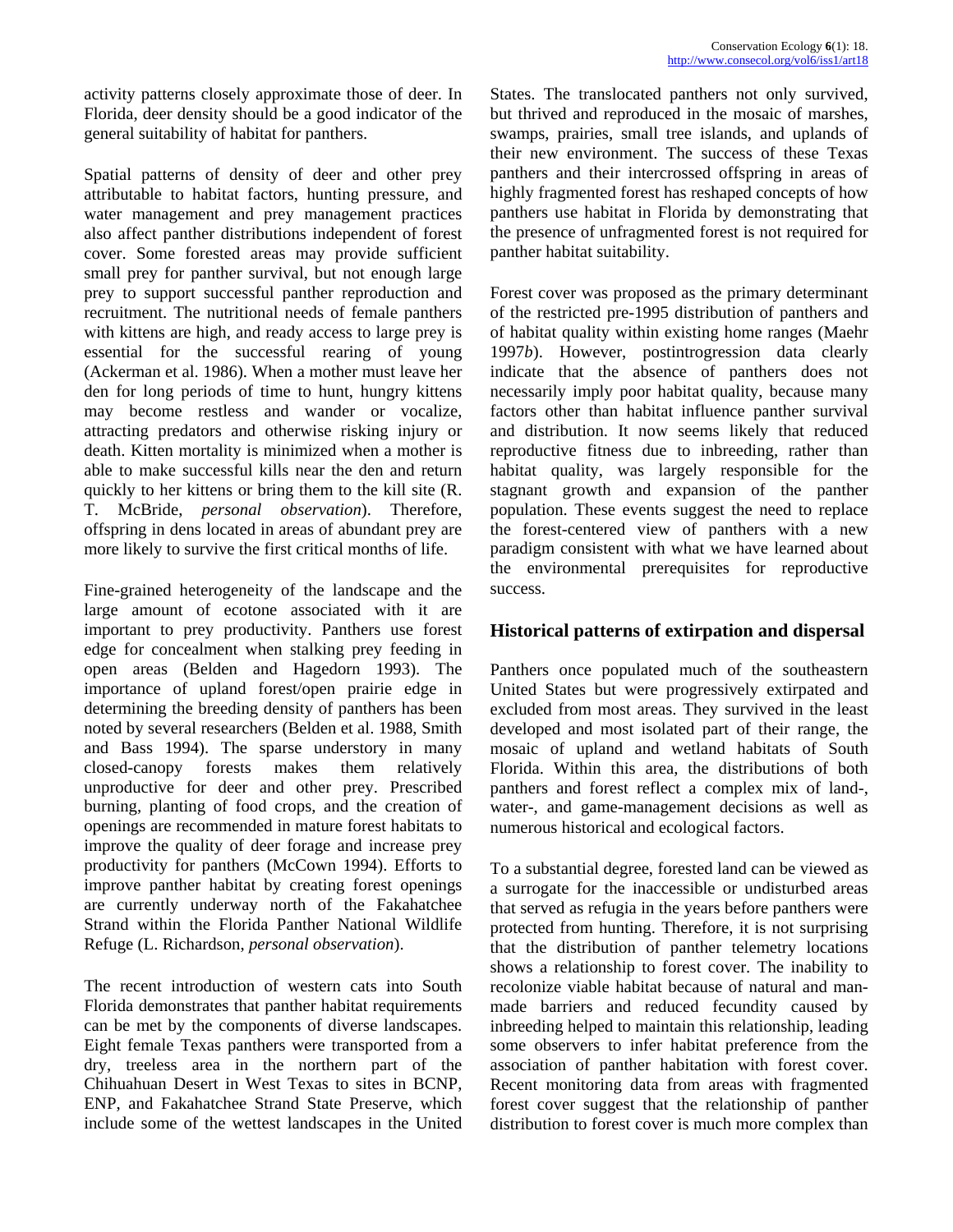previously hypothesized, which can be explained mainly by factors other than habitat.

Substantial portions of South Florida that are nonforested have been altered by humans in ways that have excluded panthers and their prey. Extensive areas were modified as part of the large-scale drainage and impoundment project that includes a  $3200$ -km<sup>2</sup> system of intensively managed Water Conservation Areas (WCAs) bounded by canals and levees. The South Florida Water Management District uses these WCAs to provide flood control during the wet season and hydration during the dry season to the Everglades Agricultural Area (EAA). The EAA covers 2800 km2 south of Lake Okeechobee and is planted largely in a monoculture of sugar cane (Fernald and Purdum 1998). In addition, large areas of natural habitat have been replaced by improved open pastures, often planted in short Bahia grass, from which the type of vegetative cover used by panthers and their prey has been removed. These alterations and current land-use practices exclude panthers from large expanses of unforested landscape in South Florida.

Historically, panthers were extirpated in much of what is now BCNP by hunting and by loss of prey during the tick fever eradication program in the late 1930s and early 1940s, when 10,000 deer were killed in Collier County alone (Stone 1979, Alvarez 1993). However, panthers failed to recolonize these habitats in significant numbers even though the deer herd was supplemented, the panther population was protected from hunting, and public areas of low human disturbance were established. The geographic isolation of survivors, characteristic dispersal behaviors, and diminished reproductive fitness in the small population probably contributed to the restricted distribution of panthers. Roads have played a prominent role in shaping panther distribution. Panther home ranges, especially those of females, are often closely bounded by highways (see Fig. 9), which may have acted as barriers to movement and dispersal by preventing the recolonization of BCNP from the north and west. As a result, subpopulations became isolated and suffered from inbreeding depression, further decreasing their reproductive potential (Seal and Lacy 1989). The genetic restoration program was implemented to overcome these barriers to recovery and has led to the first observed population expansion since monitoring began.

The limiting effects of panther dispersal behavior on population expansion can be seen by examining

natural dispersals of young Florida panthers from their natal ranges. For example, in the Bear Island Unit of BCNP, the activity range of Florida panther female #19 (in red in Fig. 11), substantially overlaps the range of her mother #11 (black), whereas the larger range of #11's male offspring, #29 (in blue), is noncontiguous. These patterns are typical of panthers in South Florida. Males disperse an average distance of 40 km from the natal range. As a result, the observed overlap of adult male ranges with their natal range is negligible, whereas those of naturally dispersing females (1981– 2000) show an mean overlap of 53%.

**Fig. 11.** Home range boundaries of a female Florida panther (#11 in black) and her dispersed male (#29 blue) and female (#19 red) offspring.



For some young females, no distinct "dispersal event" is observed. Instead, the mother and daughter move about together within a subarea of the natal range for a period of time, after which the mother moves to another part of her range, leaving the daughter established in a de facto adult range. Young males may disperse great distances and make excursions into unfamiliar territory. Because of limited female dispersion, however, they may find no potential mates in these outlying areas. In such cases, males typically make their way back to areas populated by females, sometimes retracing their path as they return.

These dispersal strategies contribute to reproductive fitness in several ways. Female offspring benefit from inheriting proven habitat with sufficient density of prey to support the nutritional needs of raising young. By staying close to home, females are also spared the hazards of dispersal through unfamiliar territory. Male offspring are likely to disperse to the vicinity of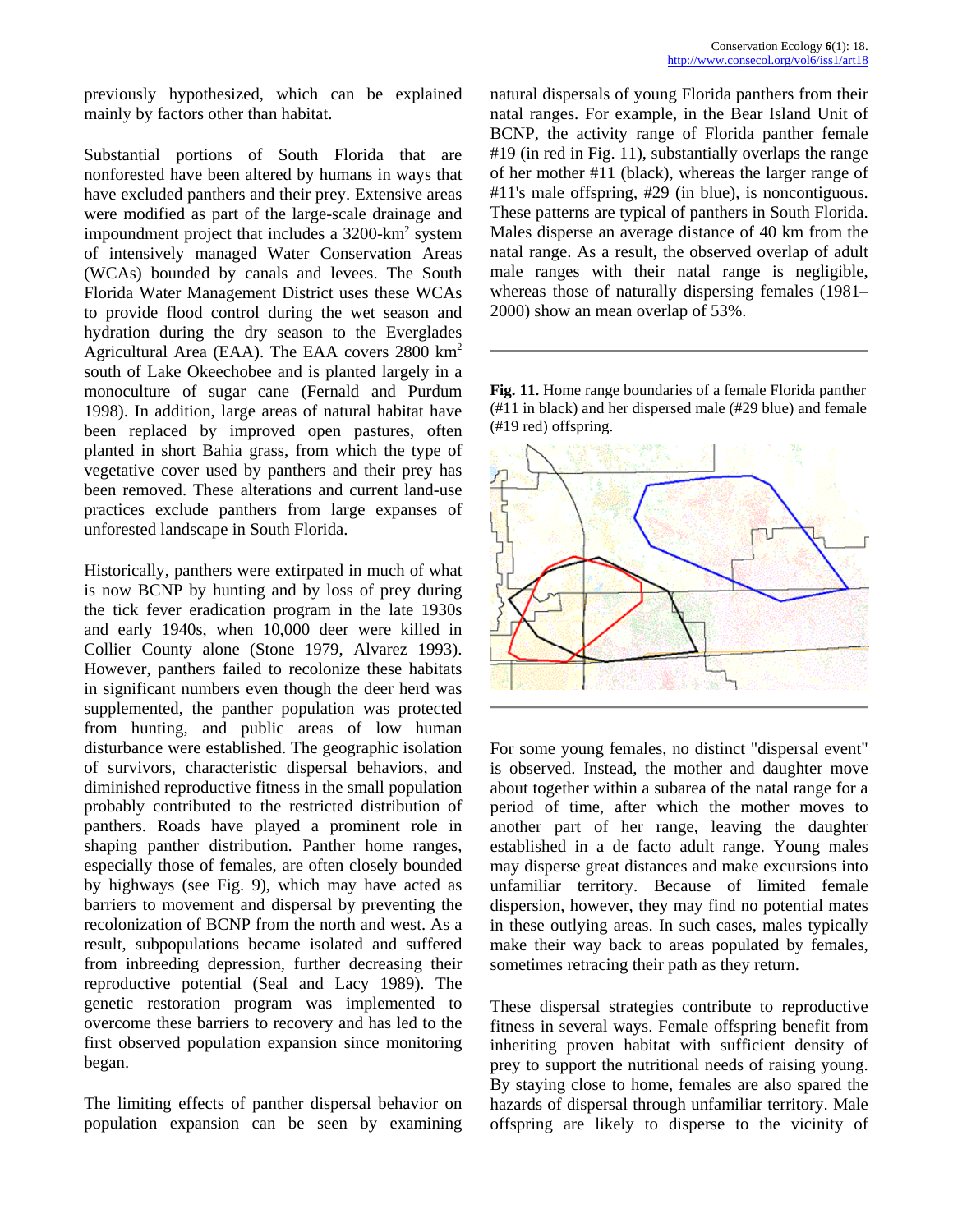females to whom they are unrelated, reducing the potential for inbreeding and effecting gene exchange between breeding units throughout the range.

**Fig. 12.** Yearly panther activity ranges based on activity range polygon overlap (number of panthers-years of use) for A) adults in 1994, B) adults in 2000, C) juveniles during the period 1990–1994, and D) juveniles during the period 1996–2000. Color coding ranges from blue for low levels of use to magenta for high levels of use.



As a result of these dispersal strategies, disjunct or isolated habitats that fall vacant, such as southern BCNP or ENP, are unlikely to be recolonized in the absence of strong population expansion. Over the 20 yr monitoring period, vacant areas of South Florida have been colonized either through gradual expansion

of a subpopulation into an adjacent area (via overlapping female ranges) or by management intervention. The successful introduction of Texas females demonstrates that the low likelihood of recolonization of vacant areas can be addressed by translocating females into vacant habitats. Similar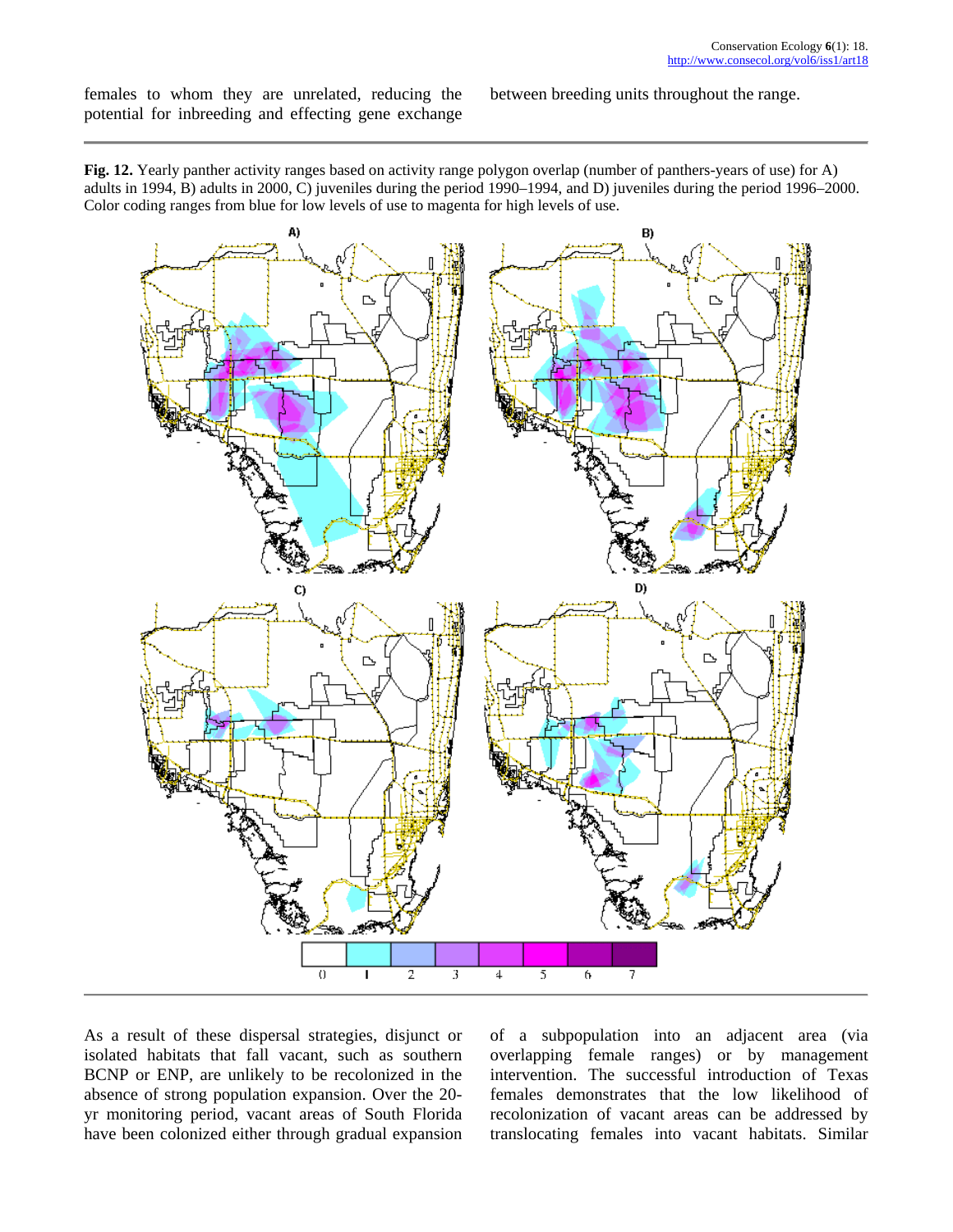interventions could correct gender and genetic imbalances in isolated segments of the population.

In western populations of mountain lions, dispersal patterns are thought to be density dependent (Beier 1995). When western habitats reach carrying capacity, males disperse more widely and young females are more likely to establish ranges apart from the natal range. Similar trends for males have already been observed in South Florida as the population expands. Along with the dramatic increase in panther numbers in BCNP over the past few years has come the dispersal of three collared males across the Caloosahatchee River (Land et al. 1999; Shindle et al. 2000; McBride 2000, 2001), which was previously thought to be a barrier to expansion (Maehr 1997*b*).

Prior to the genetic introgression project (pre-1995), the public lands of South Florida were thought to be near carrying capacity (Maehr 1997*a*, 1997*b*). Nine panthers were being monitored in ENP and BCNP in early 1995, only four of whom occupied habitat south of I-75. As discussed above, studies of panther habitat use performed at that time, when all known panthers in the area were collared, attributed the scarcity of panthers in BCNP and ENP to the unsuitability of local habitat, specifically, to the absence of large stands of unfragmented forest (Maehr and Cox 1995, Maehr 1997*a*). However, these public areas are now occupied in much higher numbers by healthy, reproducing panthers. Currently, 47 panthers have been verified in BCNP and ENP, 25 of them collared (McBride 2001).

Comparisons of adult and juvenile activity ranges seen prior to 1995 with those seen after 1995 (Fig. 12A– 12D) illustrate why conclusions about habitat suitability made on the basis of preintrogression population dynamics were premature and should now be reevaluated. During the period 1990 to 1995, most Florida panthers were collared, whereas current monitoring covers only about half the verified population (McBride 2001). Factors other than habitat have clearly contributed to such a dramatic change in the population. Although data are not yet available for display, ranges in BCNP and ENP are reported to have expanded further during 2001 (Shindle et al. 2001; R. T. McBride, *personal observation*).

The relatively large panther home ranges seen in ENP and portions of BCNP prior to the genetic introgression program were regarded as confirmation of the primacy of forest in panther habitat quality (Maehr 1997*b*). However, current home ranges in ENP and BCNP are comparable in size to those in more extensively forested areas. A likely factor contributing to the large home-range sizes of isolated panthers is their increased activity in search of potential mates. For example, the solitary home range of Chekika expanded to more than 340,000 ha in the early 1990s, when no females were available in ENP. His range returned to a more typical size of 40,000 ha after two Texas females were introduced into ENP.

It now seems clear that restricted pre-1995 panther distributions can be substantially explained by factors other than habitat suitability, including lowered female fecundity and kitten survival in an inbred population, historical extirpations, barriers to dispersal, and characteristic female dispersal patterns. The next few years should provide an opportunity to document the effects of density-dependent pressure on a growing panther population and allow for a more realistic appraisal of the relative importance of habitat components for panther survival and recovery. Careful monitoring of the population as it nears carrying capacity should reveal limiting conditions and the responses of panthers to these conditions, including changes in dispersal patterns, degree of home range overlap, causes of mortality, and kitten survival rates.

# **Implications for panther habitat preservation and management**

The nature of panther habitat use is more than a theoretical issue. Questions about the importance of landscape components for sustaining viable panther populations have important practical implications for both management of public lands and conservation of panther habitat on private lands.

A significant portion of the public land in South Florida is dominated by wetland habitats with small, scattered patches of forest. Acceptance of the view that panthers require large tracts of unfragmented forest would minimize the responsibility of public land managers to contribute to panther recovery (Maehr 1997*b*). However, if such habitat were considered suitable, panthers living there would be managed as part of a larger metapopulation. Actions to correct gender and genetic imbalances, recolonize vacant habitats, enhance prey, and promote the connectivity of subareas would probably be undertaken. Decisions related to the Central Everglades Restoration Plan for hydrologic restoration would be closely evaluated for potential impacts on panthers.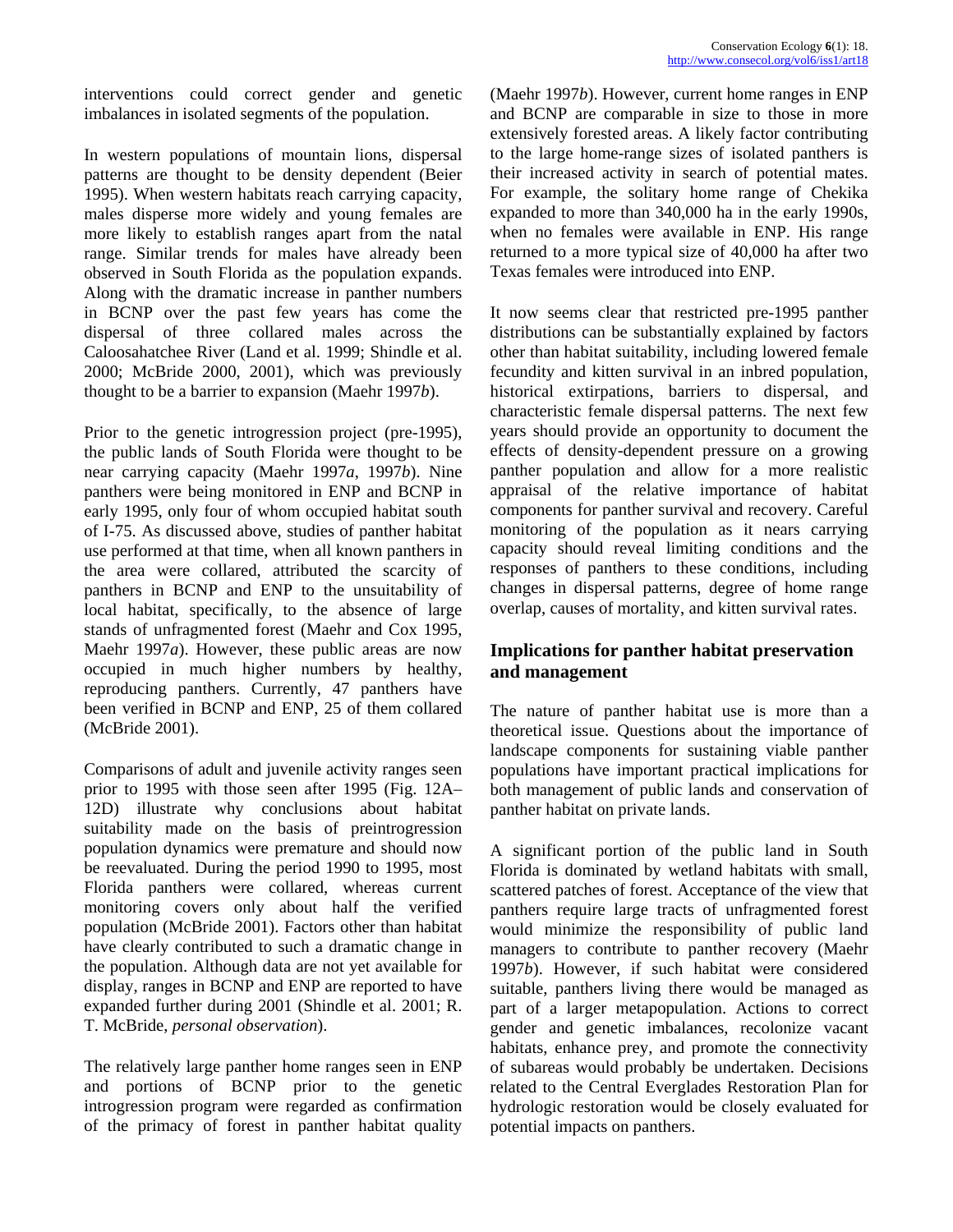Prior to the genetic restoration program, when few panthers lived exclusively on the public domain, public lands in ENP and BCNP south of I-75 were characterized as being such poor panther habitat because of scarcity of forest resources that the panthers residing there were considered the "living dead" of the population (Maehr 1997*b*). These areas were described as population sinks unable to support reproduction and sustained only by dispersal from upland habitats to the northwest. In fact, dispersal into public lands from the northeast have been rare, because movement in this direction has been blocked by highways. These public lands are now centers of postintrogression panther expansion, supporting robust, healthy panthers (McBride 2000, 2001; Shindle et al. 2001). Approximately 40% of the South Florida panther population currently lives in ENP and BCNP south of I-75. These recent dynamics indicate that, in the past, the numbers of panthers in these areas were low because of factors other than unsuitability of habitat. In South Florida, the panther has demonstrated its ability to adapt to a wide variety of habitat configurations in which prey are available and human disturbance is minimal.

Regulatory land use decisions in South Florida are also driven by perceptions of the relative importance of various landscape components to panther survival. In this rapidly developing region, where numerous interests conflict with those of panthers, narrowly defined forest-centered characterizations of habitat suitability play an important role in land-use permitting reviews. Such characterizations are used to support the argument that no restrictions should be placed on the development of unforested land because only forested land is vital to panthers (A. Eller and K. Dryden, *personal observation*). Similarly, the view that panthers require large tracts of unfragmented forest limits the areas to which land use restrictions would apply, because few such tracts remain in South Florida.

Strategies for habitat protection that conserve only forested areas fail to consider well-established patterns of panther social structure, movement, hunting, reproduction, and dispersal, and will likely lead to the fragmentation of home ranges, the disruption of breeding units, and continued loss of panther habitat over time. Connectivity with adjacent areas will be permanently lost. Forest edge that no longer interfaces with viable prey habitat will cease to provide hunting opportunities. Marginal habitat important to transient subadult males will be further degraded. Such losses

will jeopardize the survival of the current population as well as its ability to expand to other areas.

Because female panthers typically disperse only short distances from their natal ranges, private lands adjacent to occupied habitat hold the greatest potential for population expansion and should receive appropriate consideration in conservation and land use decisions. Small landscape patches isolated from the breeding range cannot support populations large enough to overcome the effects of inbreeding and demographic fluctuations that threaten the survival of small populations (Seal and Lacy 1989). Therefore, mitigation strategies that trade habitat within or adjacent to the occupied panther range for disjunct patches will likely result in a net loss of panther habitat.

Telemetry-based habitat selection studies do not capture the full spectrum of panther requirements or the flexibility with which panthers exploit their environment. Therefore, metrics derived from these analyses have limited usefulness for purposes of management and conservation, and their potential for misuse is great. In the zone of panther occupation or in areas of potential reintroduction/expansion, a large tract of forest with understory and prey is clearly suitable habitat for panthers. However, this does not imply that (1) all land that is not densely forested should be discounted as potential panther habitat or (2) unforested land within existing home ranges can be lost without jeopardy to panthers on the erroneous supposition that the forested portion is all that panthers use. These are issues of contention in South Florida land-use decision making, and it is on these points that science must weigh in.

The forest-centered view of habitat quality has mischaracterized more than 400,000 acres of public land in South Florida. This focus on one home-range component should be reevaluated before being applied to future habitat preservation and panther management decisions. We suggest a new paradigm that recognizes the adaptability of the panther and considers the ecological principles that underlie its survival in South Florida. Foremost among these is the need to maintain the integrity of the panther breeding range and the breeding units contained therein. This new focus requires a landscape-based perspective that expands the concern for forest fragmentation to include fragmentation of the habitat mosaic that supports panthers and their prey. Within the context of breeding units, the effects of fragmentation on productivity,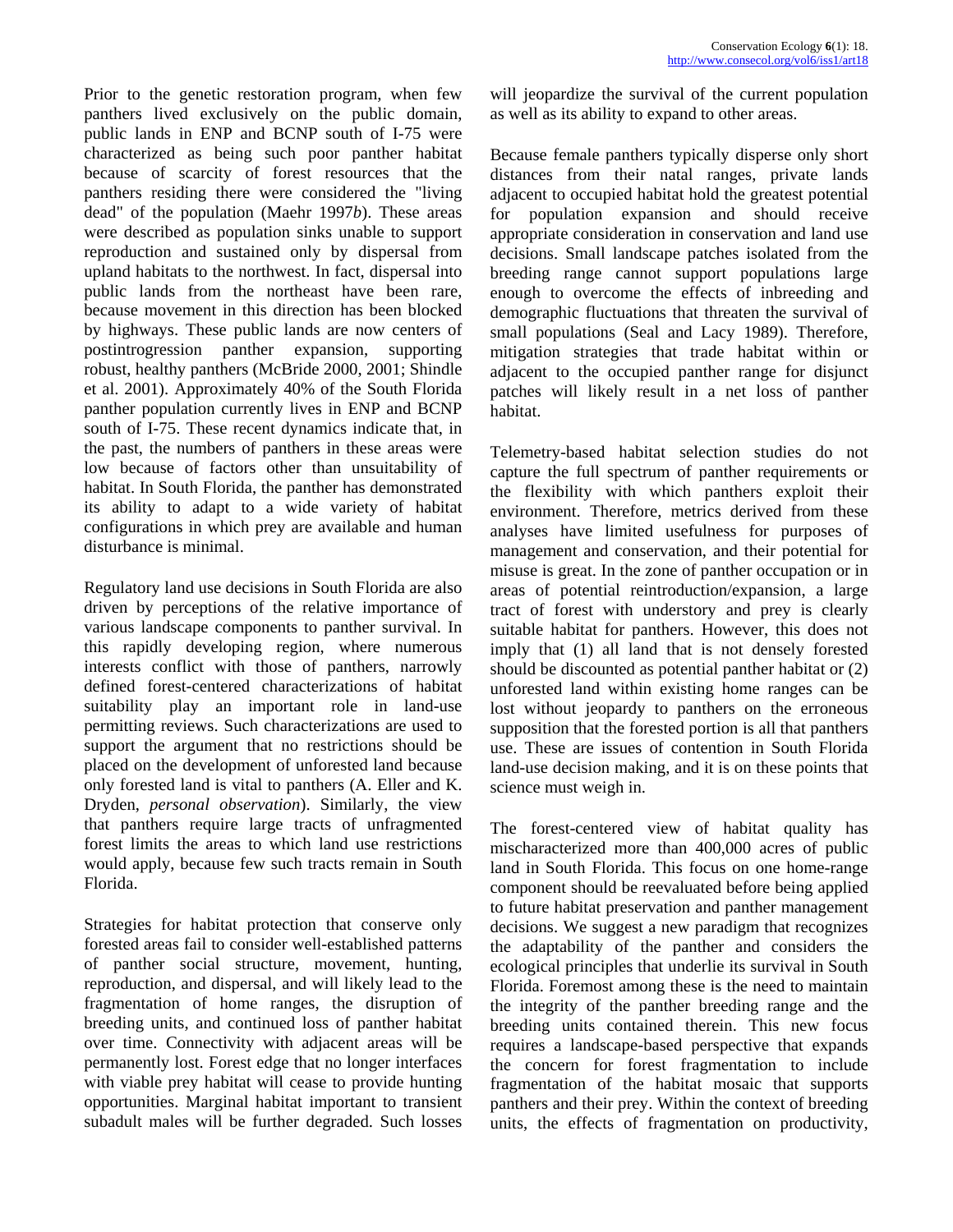connectivity, and other ecological attributes important to panther survival should be assessed, and appropriate and consistent management strategies should be developed.

Panthers are endangered in Florida for the same reasons that populations of large predators are declining all over the world. They require abudant prey, large individual home ranges, and a relatively undisturbed habitat area extensive enough to support a self-sustaining population (Clark et. al. 1996, Weber and Rabinowitz 1996). Essential to formulating a landscape-based panther habitat conservation strategy is understanding why panthers survived in South Florida as they vanished from the rest of their eastern range. The most salient features of the currently occupied range are its size, contiguity, and relative isolation from human disturbance. In terms of potential panther habitat, there is nothing of comparable extent and quality in the eastern United States. Within this range, panthers live in networks of large overlapping home ranges and breeding units that encompass the mosaic of habitats described above. An effective panther-conservation strategy will preserve this functionality in the occupied range and identify similar areas suitable for recolonization.

# **CONCLUSIONS**

The results of our study, which was based on 21 years of telemetry data and field observations, strongly indicate that *Puma concolor* in Florida, as in other parts of its range, is a habitat generalist, adaptable to a wide range of habitats and habitat configurations. Our evaluation shows that, with the exception of coastal mangrove forests and open water, panthers in South Florida occupy all the natural habitat available to them. No simple rule can be derived to determine what is or is not "panther habitat." A more relevant concept is that of "habitat use," which describes the way in which a panther population exploits its occupied range.

A forest-centered view of panther habitat association emerged in the early to mid-1990s as an attempt to explain both habitat preferences within home ranges and the restricted panther distribution on the landscape. Published analyses of panther telemetry data at two scales, i.e., habit use within the home range and home range distribution within the overall study area, seemed to confirm the primacy of forests in panther habitat selection. However, these studies were based on two key untested hypotheses: (1) that daytime radiolocations were representative of 24-hr habitat use and (2) that the restricted geographical distribution of panthers was driven primarily by habitat suitability.

The results of our evaluation support neither of these hypotheses. The success of panther recolonization of areas considered unsuitable by forest-centered criteria has served as a decisive test of the hypothesis that these areas cannot support panther reproduction. We conclude that this view is based on an inappropriate use of telemetry data that represent a biased subsample of panther habitat use. We further conclude that the use of an aggregated land-cover classification such as "forest" has limited usefulness for understanding panther dynamics or making management and habitat protection decisions within the occupied panther range. Further fragmentation or degradation of any habitat component of an occupied home range diminishes its utility.

Field observations and literature on the species in other parts of its geographic range indicate that panthers are most active during the dusk-to-dawn period when they leave the protection of the day bed cover to hunt and otherwise travel within their home ranges. All available data indicate that panthers move freely within large home ranges, using and benefiting from the full spectrum of natural habitats available to them. The primary needs of panthers are an extensive area with a high degree of connectivity and minimal disturbance, the availability of large prey, and cover for denning and resting. We conclude that the mosaic of habitats in South Florida, not forest alone, fulfills these needs. Forest with understory may provide denning and resting sites, and forest edge provides hunting cover where forests interface with productive open areas used by prey. However, these vital components cannot be considered in isolation from the full spectrum of other requirements met within home ranges or from the habitat matrix in which they occur.

Biological processes that contribute to individual fitness, survival, and reproductive success drive panther habitat selection. No evidence has been presented that all the vital needs of panthers are met by daytime resting-site habitat or that the amount of forest within a home range substantially determines its size or quality. These views have persisted despite the availability of substantial evidence that panthers use a wide spectrum of habitats in addition to forests. Failure to examine assumptions and methods critically has led to a focus in panther conservation on resting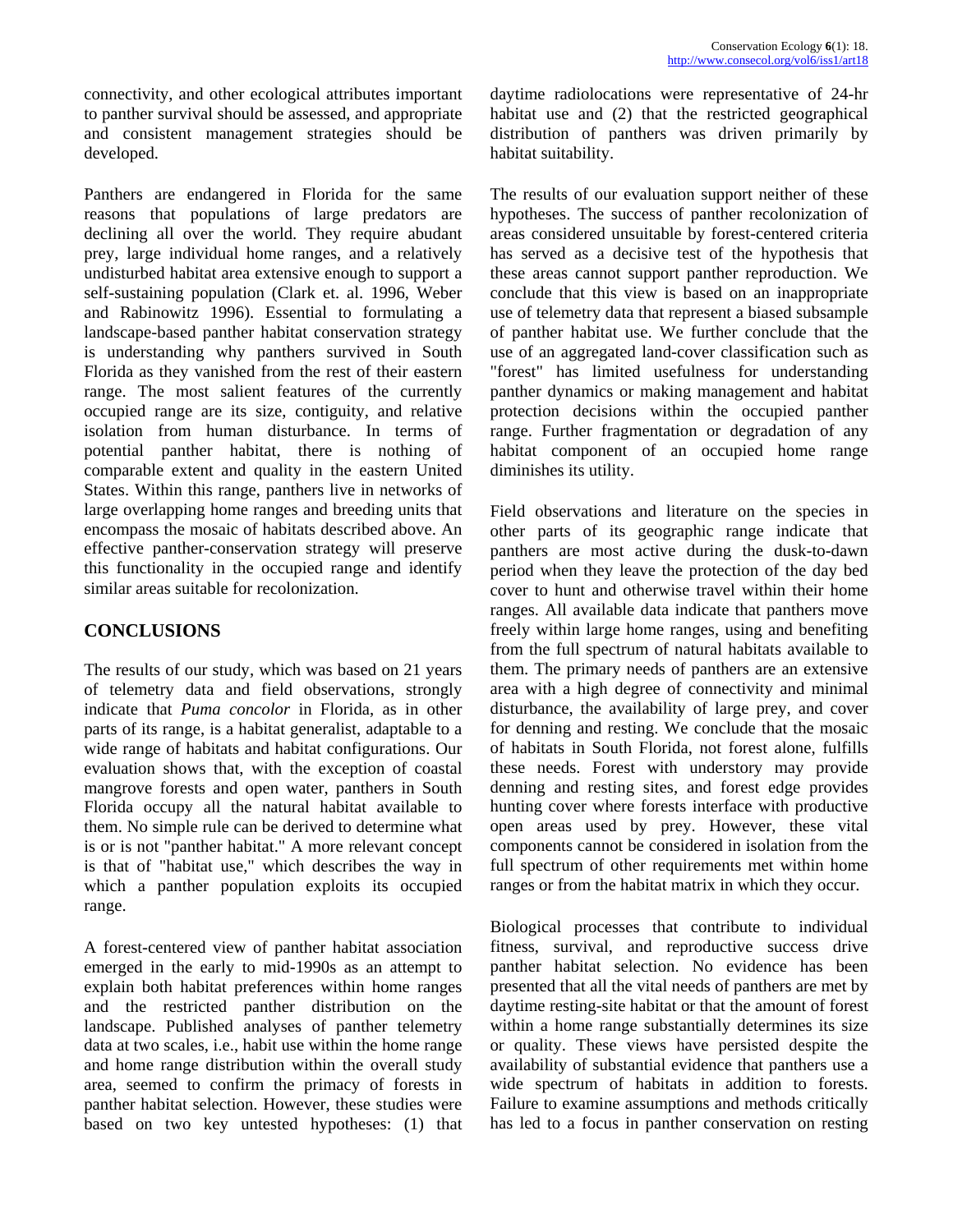site habitat to the exclusion of other requirements that impinge on survival and reproductive success.

We suggest a more ecologically consistent management and recovery paradigm based on the concept of a "viable breeding range" made up of overlapping "breeding units" composed of at least one resident male whose range encompasses the ranges of a number of breeding females. The panther population in South Florida is composed of a network of these units, which characterize panther social structure and satisfy reproductive requirements. The process of panther recovery involves the protection and nurturing of established breeding units and the expansion of the contiguous breeding range. Rather than focusing narrowly on preserving habitat for one home-range component, such as resting sites, habitat conservation strategies should be designed to preserve the integrity and functionality of existing breeding systems and ensure the prerequisites for their establishment in expansion zones and reintroduction sites.

*Responses to this article can be read online at: comments and suggestions during manuscript preparation. [http://www.consecol.org/vol6/iss1/art18/responses/index.html.](http://www.consecol.org/vol6/iss1/art18/responses/index.html)* 

#### **Acknowledgments:**

*The work presented here has been supported by the ATLSS Project, with funding provided in significant part by the DOI's Critical Ecosystems Studies Initiative, through the Biological Resources Division of the U.S. Geological Survey, Florida Caribbean Science Center, under Cooperative Agreement #1445-CA09-95-0094, Subagreement #1 with the University of Tennessee. The statements, findings, conclusions, recommendations, and other data in this report are solely those of the authors and do not necessarily reflect the views of the U.S. Geological Survey. The computational facilities provided through the National Science Foundation (Award EIA9972889) to the Scalable Intracampus Research Grid (*<http://www.cs.utk.edu/sinrg/>*) at the University of Tennessee were instrumental in carrying out the research presented here. We thank Darrell Land and David Shindle with the Florida Fish and Wildlife Conservation Commission and Deborah Jansen of Big Cypress National Preserve for access to telemetry data sets collected over the period 1981–2000. We thank Don DeAngelis for helpful* 

# **APPENDIX 1**

**Table A1.1.** Summary statistics for size (in hectares) of home ranges for monitored adult panthers (resident > 1.5 yr) in South Florida for the period 1981–2000. *N* is the number of monitored panthers, and CV stands for the coefficient of variation.

# **APPENDIX 2**

**Table A2.1.** Summary statistics for percent difference (*PD*), number of telemetry locations, and percent forest cover by grid plot for all monitored panthers in South Florida for the period 1981–2000.

| Summary statistics   |             |                   |               |          |         |  |  |  |
|----------------------|-------------|-------------------|---------------|----------|---------|--|--|--|
|                      | $N^\dagger$ | Mean              | Std.<br>error | Minimum  | Maximum |  |  |  |
| PD                   | 39          | $3.11^{\dagger}$  | 0.97          | $-14.72$ | 30.87   |  |  |  |
|                      | 37          | $3.73^{\ddagger}$ | 0.88          | 0.28     | 30.87   |  |  |  |
|                      | 25          | $1.50^{\ddagger}$ | 0.75          | $-14.72$ | 8.02    |  |  |  |
|                      | 24          | $2.18^{\ddagger}$ | 0.33          | 0.46     | 8.02    |  |  |  |
| Log PD               | 37          | $0.80^{1}$        | 0.16          | $-1.27$  | 3.43    |  |  |  |
|                      | 24          | $0.57^{\ddagger}$ | 0.13          | $-0.78$  | 2.08    |  |  |  |
| Percent forest cover | 39          | 21.65             | 3.08          | 0.92     | 63.60   |  |  |  |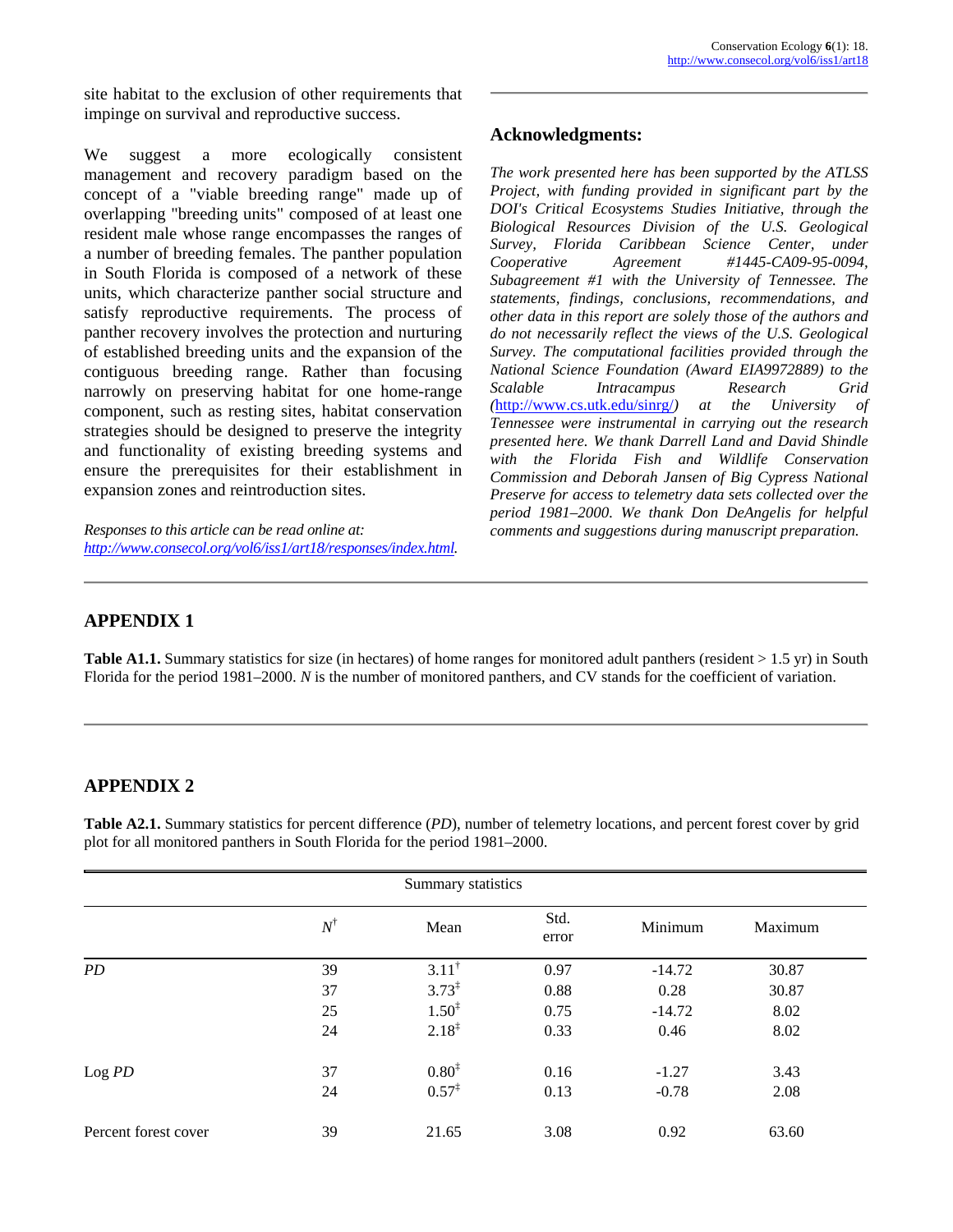|                     |    |        |       | http://www.consecol.org/vol6/iss1/art18 |       |  |
|---------------------|----|--------|-------|-----------------------------------------|-------|--|
|                     | 37 | 22.71  | 3.15  | 0.92                                    | 63.60 |  |
|                     | 25 | 27.24  | 3.91  | 1.23                                    | 63.60 |  |
|                     | 24 | 28.32  | 3.91  | 1.65                                    | 63.60 |  |
| Number of locations | 39 | 916.2  | 233.6 | 4                                       | 5644  |  |
|                     | 37 | 956.4  | 244.6 | 4                                       | 5644  |  |
|                     | 25 | 1407.9 | 326.7 | 97                                      | 5644  |  |
|                     | 24 | 1455.7 | 337.0 | 97                                      | 5644  |  |

† Number of plots in data set:

39 grid plots with > 0 telemetry locations

37 grid plots with > 0 telemetry locations and positive values of *PD*

25 grid plots with > 90 telemetry locations

24 grid plots with > 90 telemetry locations and positive values of *PD*

 $\frac{1}{4}$  significantly different at P = 0.05.

**Table A2.2.** Correlations for percent difference (*PD*), number of telemetry locations, and percent forest cover by grid plot for all monitored panthers in South Florida for the period 1981–2000.

| Correlations        |             |                      |                       |                     |                       |  |  |
|---------------------|-------------|----------------------|-----------------------|---------------------|-----------------------|--|--|
|                     |             | Percent forest cover |                       | Number of locations |                       |  |  |
|                     | $N^\dagger$ | $\boldsymbol{r}$     | Significance<br>level | r                   | Significance<br>level |  |  |
| PD                  | 39          | $-0.29$              | 0.077                 | $-0.20$             | 0.213                 |  |  |
|                     | 37          | $-0.47$              | 0.003                 | $-0.30$             | 0.075                 |  |  |
|                     | 25          | $-0.01$              | 0.968                 | $-0.08$             | 0.692                 |  |  |
|                     | 24          | $-0.63$              | 0.001                 | $-0.51$             | 0.012                 |  |  |
| Log PD              | 37          | $-0.67$              | < 0.0001              | $-0.49$             | 0.002                 |  |  |
|                     | 24          | $-0.70$              | 0.0001                | $-0.70$             | 0.0001                |  |  |
| Number of locations | 39          | 0.58                 | 0.0001                | $\cdots$            | $\cdots$              |  |  |
|                     | 37          | 0.57                 | 0.0002                | $\cdots$            | $\cdots$              |  |  |
|                     | 25          | 0.55                 | 0.004                 | $\cdots$            | $\cdots$              |  |  |
|                     | 24          | 0.54                 | 0.007                 | $\cdots$            | $\cdots$              |  |  |

† Number of plots in data set:

39 grid plots with > 0 telemetry locations

37 grid plots with > 0 telemetry locations and positive values of *PD*

25 grid plots with > 90 telemetry locations

24 grid plots with > 90 telemetry locations and positive values of *PD*

#### **LITERATURE CITED**

*world: biology, conservation and management.* National Wildlife Federation, Washington, D.C., USA.

Conservation Ecology **6**(1): 18.

**Ackerman, B. B., F. G. Lindzey, and T. P. Hemker.** 1986. Predictive energetics model for cougars. Pages 333- 352 *in* S. D. Miller and D. D. Everett, editors. *Cats of the* 

**Alderton, D.** 1993. *Wild cats of the world.* Facts on File, New York, New York, USA.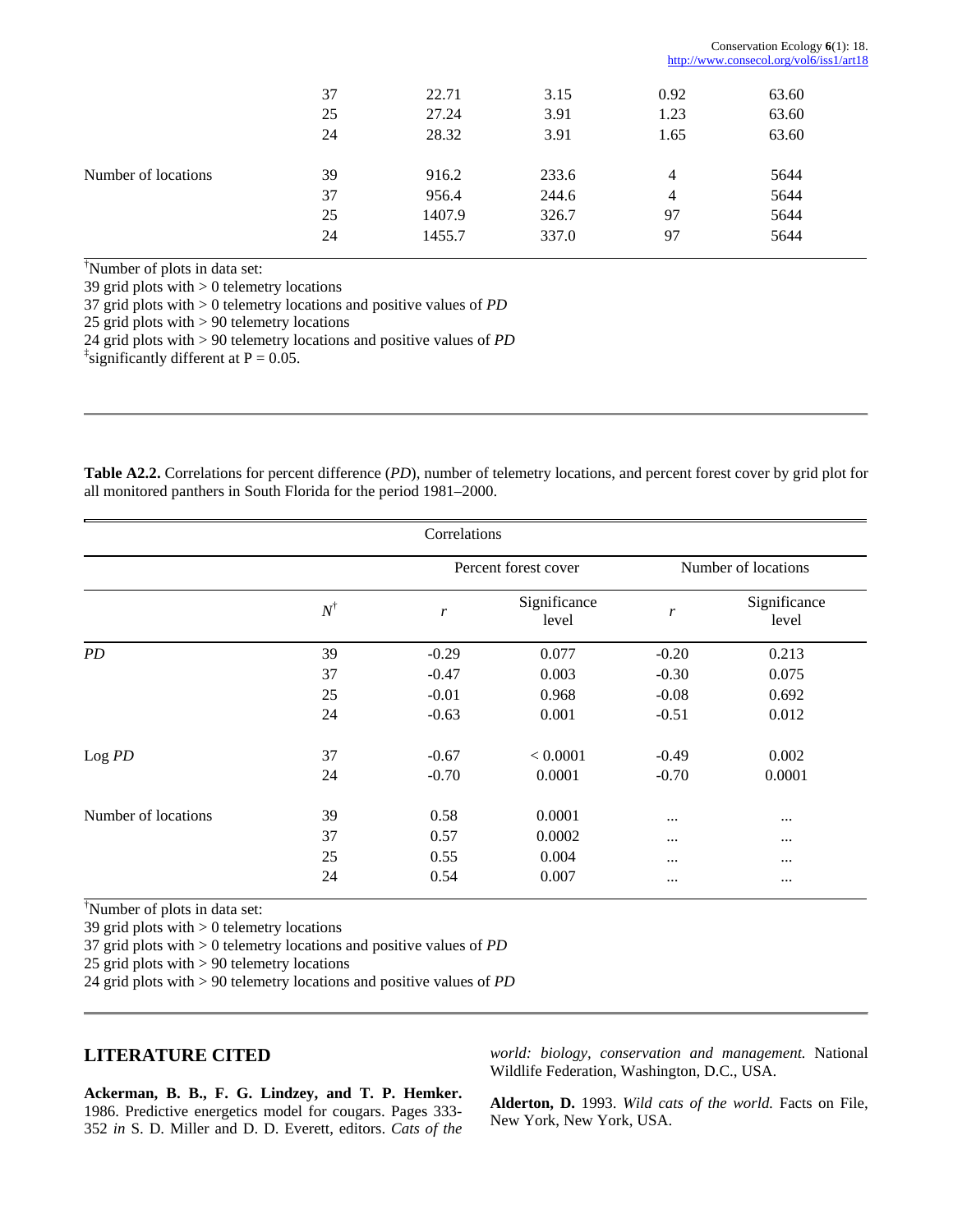**Alvarez, K.** 1993. *Twilight of the panther: biology, bureaucracy and failure in an endangered species program.* Myakka River Publishing, Sarasota, Florida, USA.

**Anderson, A. E.** 1983. *A critical review of literature on puma* (Felis concolor) . Colorado Division of Wildlife, Wildlife Research Section, Denver, Colorado, USA.

Bass, O. L., Jr. 1994. Ecology and population dynamics of and Wildlife Service, Gainesville, Florida, USA. the Florida panther in Everglades National Park. Pages 82- 97 *in* D. Jordan, editor. *Proceedings of the Florida Panther Conference.*(Fort Myers, Florida, USA). U.S. Fish and Wildlife Service, Gainesville, Florida, USA.

**Beier, P.** 1995. Dispersal of juvenile cougars in fragmented habitat. *Journal of Wildlife Management* **59**:228-237.

**Beier, P., D. Choate, and R. H. Barrett.** 1995. Movement Management 48:1275-1284. patterns of mountain lions during different behaviors. *Journal of Mammalogy* **76**:1056-1070. **Hornocker, M.** 1969. Winter territoriality in mountain

**Belden, R. C., and B. W. Hagedorn.** 1993. Feasibility of translocating panthers into northern Florida. *Journal of Wildlife Management* **57**:388-397.

**Belden, R. C., W. Frankenberger, R. T. McBride, and S. T. Schwikert.** 1988. Panther habitat use in southern Florida. *Journal of Wildlife Management* **52**:660-663.

**Clark, T. W., P. C. Paquet, and A. Peyton Curlee.** 1996. [http://www.consecol.org/vol4/iss1/art1.](http://www.consecol.org/vol4/iss1/art1) Large carnivore conservation in the Rocky Mountains of the United States and Canada. *Conservation Biology* **10**:936- 939.

**Comiskey, E. J., L. J. Gross, D. M. Fleming, M. A. Huston, O. L. Bass, Jr., H.-K. Luh, and Y. Wu.** 1994. A spatially-explicit individual-based simulation model for Florida panther and white-tailed deer in the Everglades and Big Cypress landscapes. Pages 494-503 *in* D. Jordan, editor. *Proceedings of the Florida Panther Conference.* (Fort Myers, Florida, USA). U.S. Fish and Wildlife Service, Gainesville, Florida, USA.

**Dalrymple, G. H., and O. L. Bass, Jr.** 1996. The diet of the Florida panther in Everglades National Park. *Bulletin of the Florida Museum of Natural History* **39**:173-194.

**DeAngelis, D. L., L. J. Gross, M. A. Huston, W. F. Wolff, D. M. Fleming, E. J. Comiskey, and S. M. Sylvester.** 1998. Landscape modeling for Everglades ecosystem restoration. *Ecosystems* **1**:64-75.

**Dees, C. S., J. D. Clark, and F. T. Van Manen.** 2001. Florida panther habitat use in response to prescribed fire. *Journal of Wildlife Management* **65**:141-147.

**Dixon, K. R.** 1982. Mountain lion. Pages 711-727 *in* J. A. Chapman and G. A. Feldhamer, editors. *Wild mammals of North America: biology, management, and economics.* The Johns Hopkins University Press, Baltimore, Maryland, USA.

**Fernald, E. A., and E. D. Purdum, editors.** 1998. *Water resources atlas of Florida.* Institute of Science and Public Affairs, Florida State University, Tallahassee, Florida, USA.

**Fleming, M.** 1994. Distribution, abundance, and demography of white-tailed deer in the Everglades. Pages 247-274 *in* D. Jordan, editor. *Proceedings of the Florida Panther Conference.* (Fort Myers, Florida, USA). U.S. Fish

**Guggisberg, C. A. W.** 1975. Puma, cougar. Pages 107-124 *in* C. A. W. Guggisberg. *Wild cats of the world.* Taplinger, New York, New York, USA.

**Hemker, T. P., F. G. Lindzey, B. B. Ackerman, and A. J. Button.** 1984. Population characteristics and movement patterns of cougars in southern Utah. *Journal of Wildlife* 

lions. *Journal of Wildlife Management* **33**:457-464.

**Janis, M. W.** 1999. *The effects of recreational deer and hog hunting on the behavior of Florida panthers.* Thesis. University of Tennessee, Knoxville, Tennessee, USA.

**Kerkhoff, A. J., B. T. Milne, and D. S. Maehr.** 2000. Toward a panther-centered view of the forests of South Florida. *Conservation Ecology* **4**(1):1. [online] URL:

**Land, D.** 1994. Panther use of the southern Florida landscape. Pages 278-284 *in* D. Jordan, editor. *Proceedings of the Florida Panther Conference.* (Fort Myers, Florida, USA). U.S. Fish and Wildlife Service, Gainesville, Florida, USA.

**Land, D., and R. Lacy.** 2000. Introgression level achieved through Florida panther genetic restoration. *Endangered Species Update* **17**:100-105.

**Land, D., D. Shindle, D. Singler, and S. Taylor.** 1999. *Florida Panther Genetic Restoration and Management: annual progress report, 1998–1999.* Florida Fish and Wildlife Conservation Commission, Tallahassee, Florida, USA.

**Loveless, C. M.** 1959. *The Everglades deer herd: life history and management.* Technical Bulletin Number 6. Florida Game and Fresh Water Fish Commission, Tallahassee, Florida, USA.

**McBride, R. T.** 2001. *Current panther distribution, population trends, and habitat use: report of field work: fall 2000–winter 2001.* Report to Florida Panther SubTeam of MERIT, U.S. Fish and Wildlife Service, South Florida Ecosystem Office, Vero Beach, Florida. Available online at [http://www.panther.state.fl.us/news/pdf/rtm2001.pdf.](http://www.panther.state.fl.us/news/pdf/rtm2001.pdf)

**McBride, R. T.** 2000. *Current panther distribution and habitat use: a review of field notes, fall 1999–winter 2000.* Report to Florida Panther SubTeam of MERIT, U.S. Fish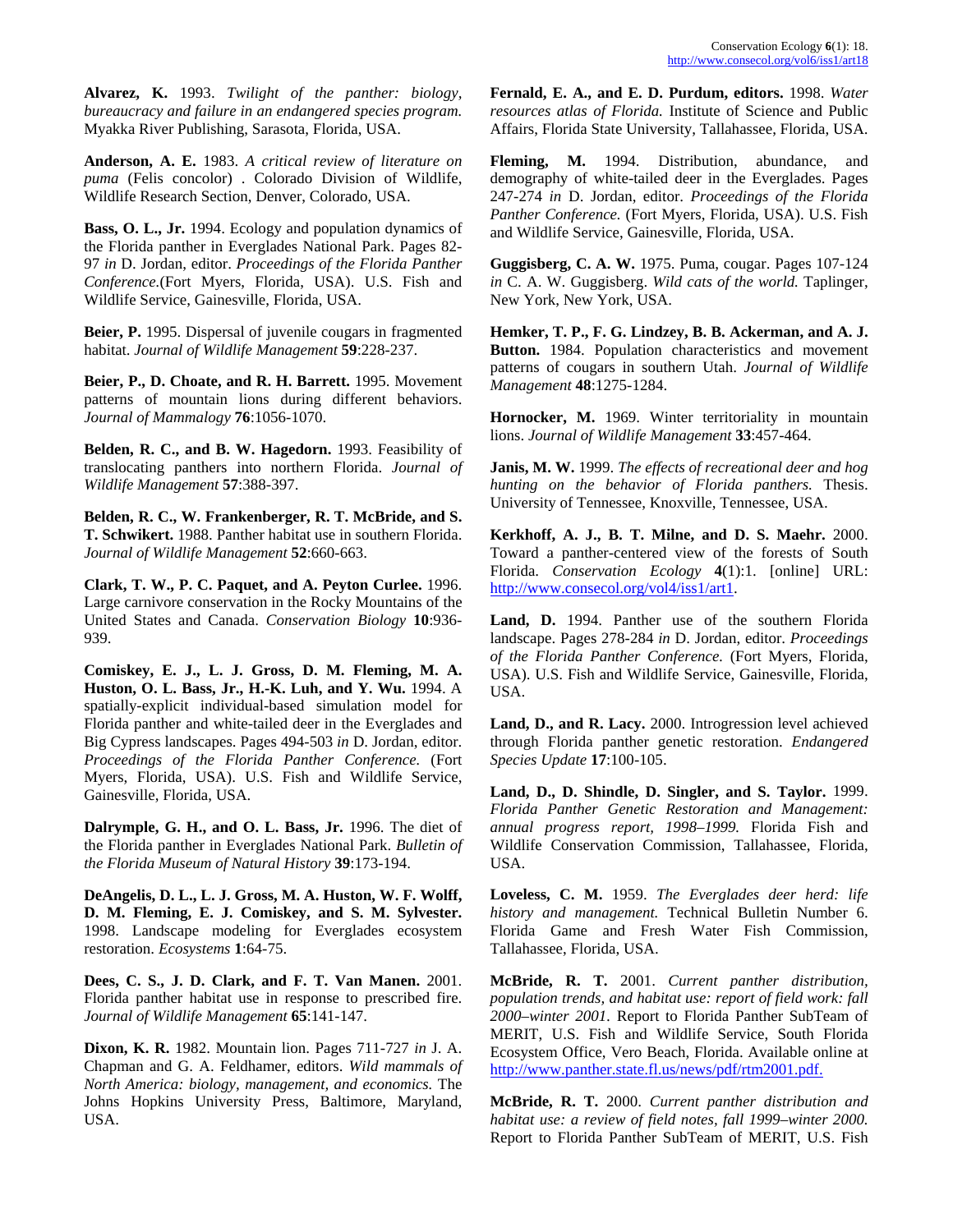and Wildlife Service, South Florida Ecosystem Office, Vero Beach, Florida. Available online at [http://www.panther.state.fl.us/news/pdf/report.pdf.](http://www.panther.state.fl.us/news/pdf/report.pdf)

**McBride, R. T.** 1994. Three decades of searching South Florida for panthers. Pages 42-45 *in* D. Jordan, editor. *Proceedings of the Florida Panther Conference.* (Fort Myers, Florida, USA). U.S. Fish and Wildlife Service.

**McBride, R. T.** 1976. *The status and ecology of the mountain lion,* Felis concolor stanleyana, *of the Texas-Mexico border.* Thesis. Sul Ross State University, Alpine, Texas, USA.

**McCown, J. W.** 1994. Big Cypress deer/panther relationships: deer herd health and reproduction. Pages 198- 204 *in* D. Jordan, editor. *Proceedings of the Florida Panther Conference.* (Fort Myers, Florida, USA). U.S. Fish and Wildlife Service, Gainesville, Florida, USA.

**Maehr, D. S.** 1997*a.* The comparative ecology of bobcat, black bear, and Florida panther in South Florida. *Bulletin of the Florida Museum of Natural History* **40**:1-176.

**Maehr, D. S.** 1997*b. The Florida panther: life and death of a vanishing carnivore.* Island Press, Covelo, California, USA.

**Maehr, D. S., and J. A. Cox.** 1995. Landscape features and panthers in Florida. *Conservation Biology* **9**:1008-1019.

**Maehr, D. S., and R. P. Meegan.** 2001. *Corridors, landscape linkages, and conservation planning for the Florida panther: enhancing expansion potential for an endangered species; final report submitted to Lee County, Florida.* University of Kentucky, Lexington, Kentucky, USA.

**Maehr, D. S., D. Land, J. C. Roof, and J. W. McCown.** 1990. Day beds, natal dens, and activity of Florida panthers. *Proceedings of the Annual Conference of Southeast Fish and Wildlife Agencies* **44**:310-318.

**Miller, K. E.** 1993. *Habitat use by white-tailed deer in the Everglades: tree islands in a seasonally flooded landscape.* Thesis. University of Florida, Gainesville, Florida, USA.

**Mohr, C. O.** 1947. Table of equivalent populations of North American small mammals. *American Midland Naturalist* **37**:223-249.

**Pearlstine, L., S. E. Smith, and W. M. Kitchens.** 2000. *A gap analysis of Florida: final report.* Florida Cooperative Fish and Wildlife Unit Technical Report Number 65. U.S. Geological Survey, Gainesville, Florida, USA.

**Rettie, J. W., and P. D. McLoughlin.** 1999. Overcoming radiotelemetry bias in habitat-selection studies. *Canadian Journal of Zoology* **77**:1175-1184.

**Resources Inventory Committee.** 1998. *Wildlife radiotelemetry: standards for components of British Columbia's* *biodiversity, Number 5. Version 2.0.* Ministry of Environment, Lands and Parks. Available online at [http://srmwww.gov.bc.ca/risc/pubs/tebiodiv/wildliferadio/in](http://www.gov.bc.ca/risc/pubs/tebiodiv/wildliferadio/index.htm) [dex.htm](http://www.gov.bc.ca/risc/pubs/tebiodiv/wildliferadio/index.htm) .

**Schortemeyer, J. L.** 1994. Habitat management for panthers in South Florida. Pages 460-466 *in* D. Jordan, editor. *Proceedings of the Florida Panther Conference.* (Fort Myers, Florida, USA). U.S. Fish and Wildlife Service, Gainesville, Florida, USA.

**Seal, U. S., editor.** 1994. *A plan for genetic restoration and management of the Florida panther.* Florida Game and Freshwater Fish Commission, Tallhassee, Florida, USA.

**Seal, U. S., and R. C. Lacy.** 1989. *Florida panther viability analysis and species survival plan; report to the U.S. Fish and Wildlife Service.* IUCN/SSC Captive Breeding Specialist Group, Apple Valley, Minnesota, USA,.

**Seidensticker, J. C., IV, M. G. Hornocker, W. V. Wiles and J. P. Messick.** 1973. Mountain lion social organization in the Idaho Primitive Area. *Wildlife Monographs* **35**:1-60.

**Shaw, H.** 1989. *Soul among lions.* Johnson books, Boulder, Colorado, USA.

**Shindle, D., D. Land, K. Charlton, and R. McBride.** 2000. *Florida Panther Genetic Restoration and Management: annual progress report, 1999–2000.* Florida Fish and Wildlife Conservation Commission, Tallahassee, Florida, USA.

**Shindle, D., D. Land, M. Cunningham, and M. Lotz.** 2001. *Florida Panther Genetic Restoration and Management: annual progress report, 2000–2001.* Florida Fish and Wildlife Conservation Commission, Tallahassee, Florida, USA.

**Smith, T. R., and O. L. Bass, Jr.** 1994. Landscape, whitetailed deer, and the distribution of Florida panthers in the Everglades. Pages 693-708 *in* S. Davis and J. Ogden, editors. *Everglades: the ecosystem and its restoration.* St. Lucie Press, Delray Beach, Florida, USA.

**Stone, C. R.** 1979. *Forty years in the Everglades.* Atlantic Publishing, Tabor City, North Carolina, USA.

**Tinsley, J. B.** 1987. *The puma: legendary lion of the Americas.* Texas Western Press, El Paso, Texas, USA.

**Tinsley, J. B.** 1970. *The Florida panther.* Great Outdoors Publishing, St. Petersburg, Florida, USA.

**van Horne, B.** 1983. Density as a misleading indicator of habitat quality. *Journal of Wildlife Management* **47**:893- 901.

**Weber, W., and A. Rabinowitz.** 1996. A global perspective on large carnivore conservation. *Conservation Biology* **10**:1046-1054.